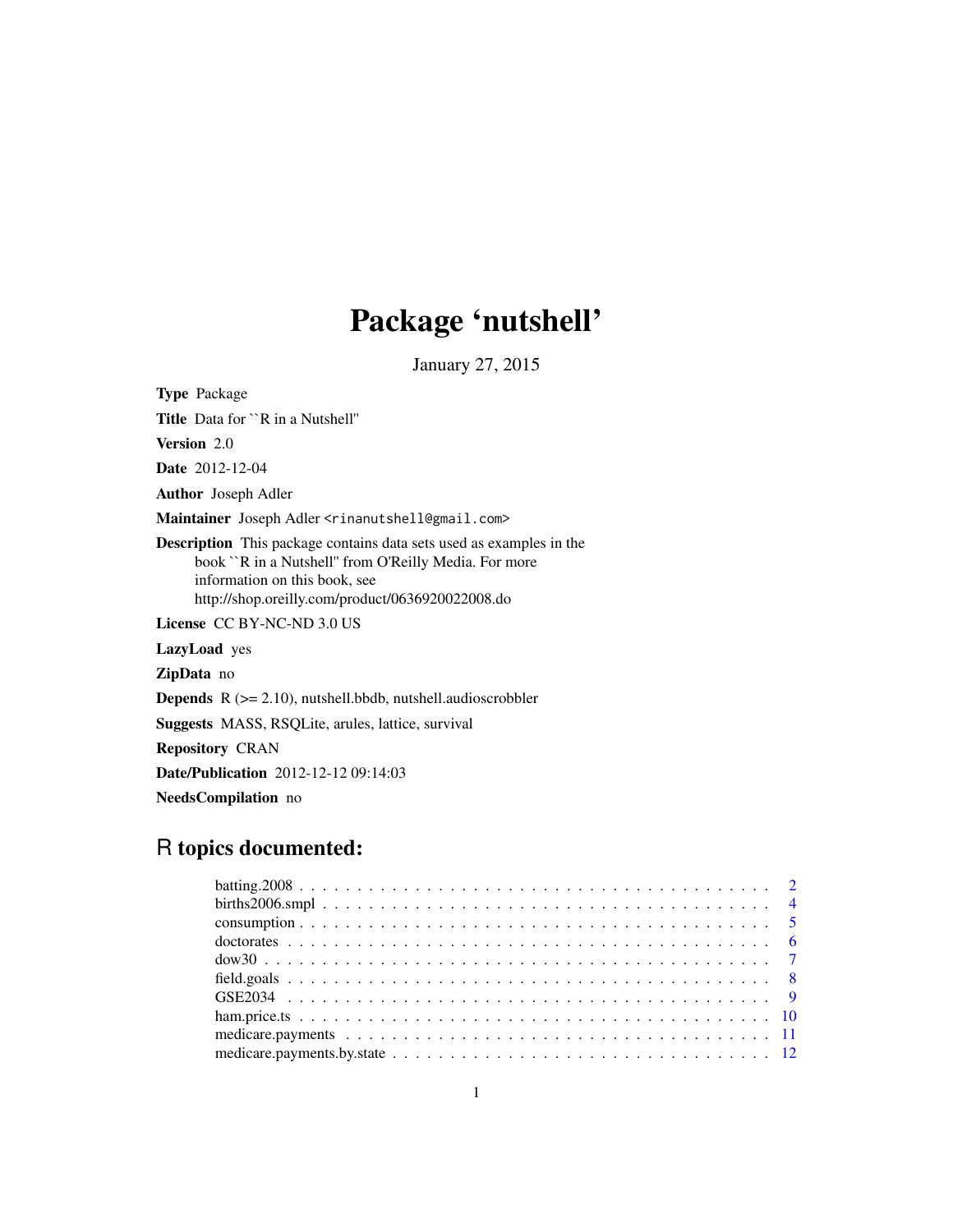# <span id="page-1-0"></span>2 batting.2008

| Index |  |
|-------|--|

batting.2008 *MLB Batting Data, 2008 Season*

# Description

This data frame contains information on all 1384 players who had at least one plate appearance in MLB in 2008.

This data set is used as an example in the book "R in a Nutshell" from O'Reilly Media.

#### Usage

data(batting.2008)

# Format

A data frame with 1384 observations on the following 31 variables.

nameLast a character vector

nameFirst a character vector

weight a numeric vector

height a numeric vector

bats a character vector

throws a character vector

debut a character vector

birthYear a numeric vector

playerID a character vector

yearID a numeric vector

stint a numeric vector

teamID a character vector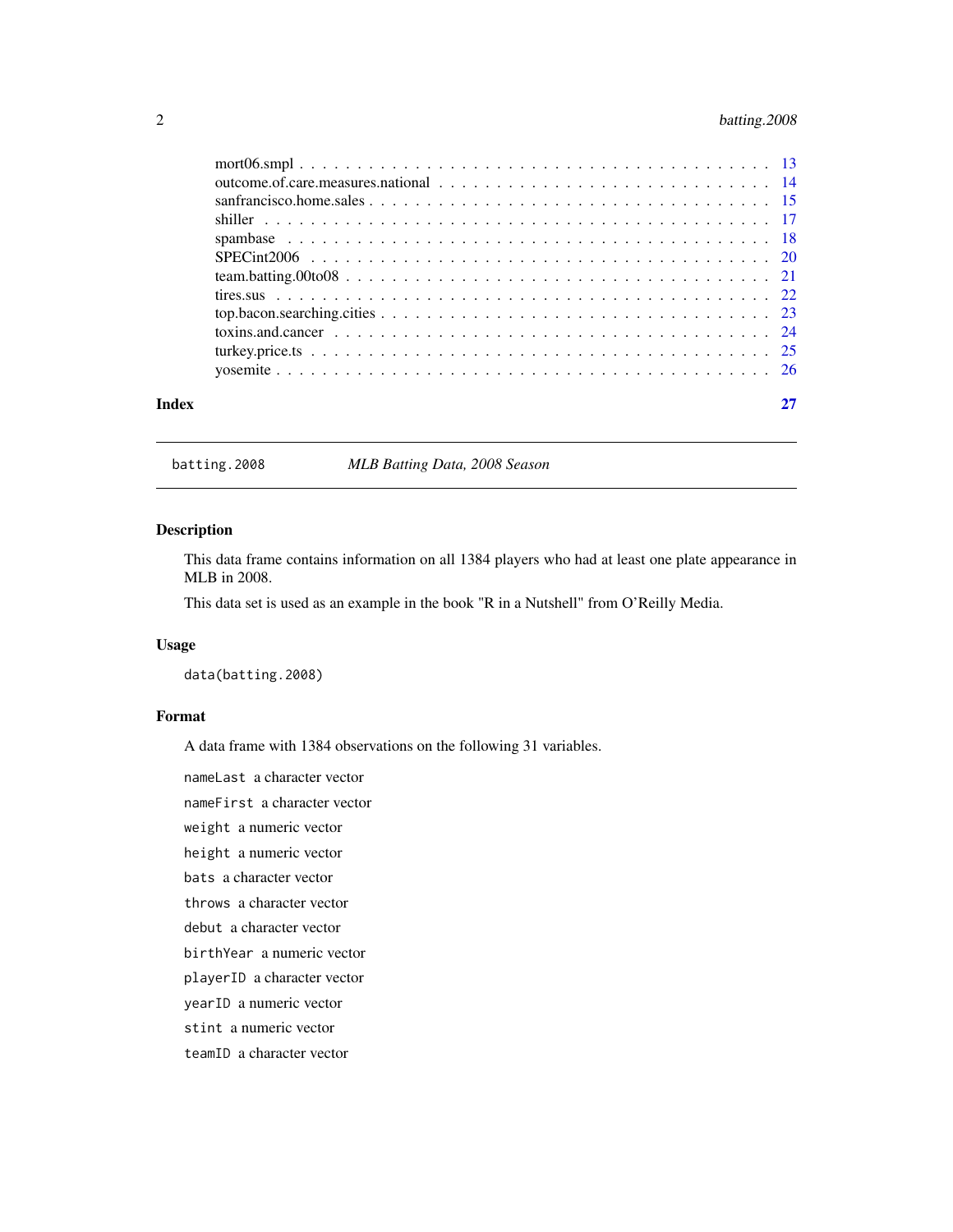# batting. 2008 3

- lgID a character vector
- G a numeric vector

G\_batting a numeric vector

AB a numeric vector

- R a numeric vector
- H a numeric vector
- 2B a numeric vector
- 3B a numeric vector
- HR a numeric vector
- RBI a numeric vector
- SB a numeric vector
- CS a numeric vector
- BB a numeric vector
- SO a numeric vector
- IBB a numeric vector
- HBP a numeric vector
- SH a numeric vector
- SF a numeric vector
- GIDP a numeric vector
- G\_old a numeric vector

#### Details

This data set is used as an example in the book "R in a Nutshell" from O'Reilly Media.

# Source

This data is taken from the Baseball Databank database, available from http://www.baseball-databank.org/

```
data(batting.2008)
 tapply(X=batting.2008$HR,INDEX=list(batting.2008$teamID),FUN=sum)
```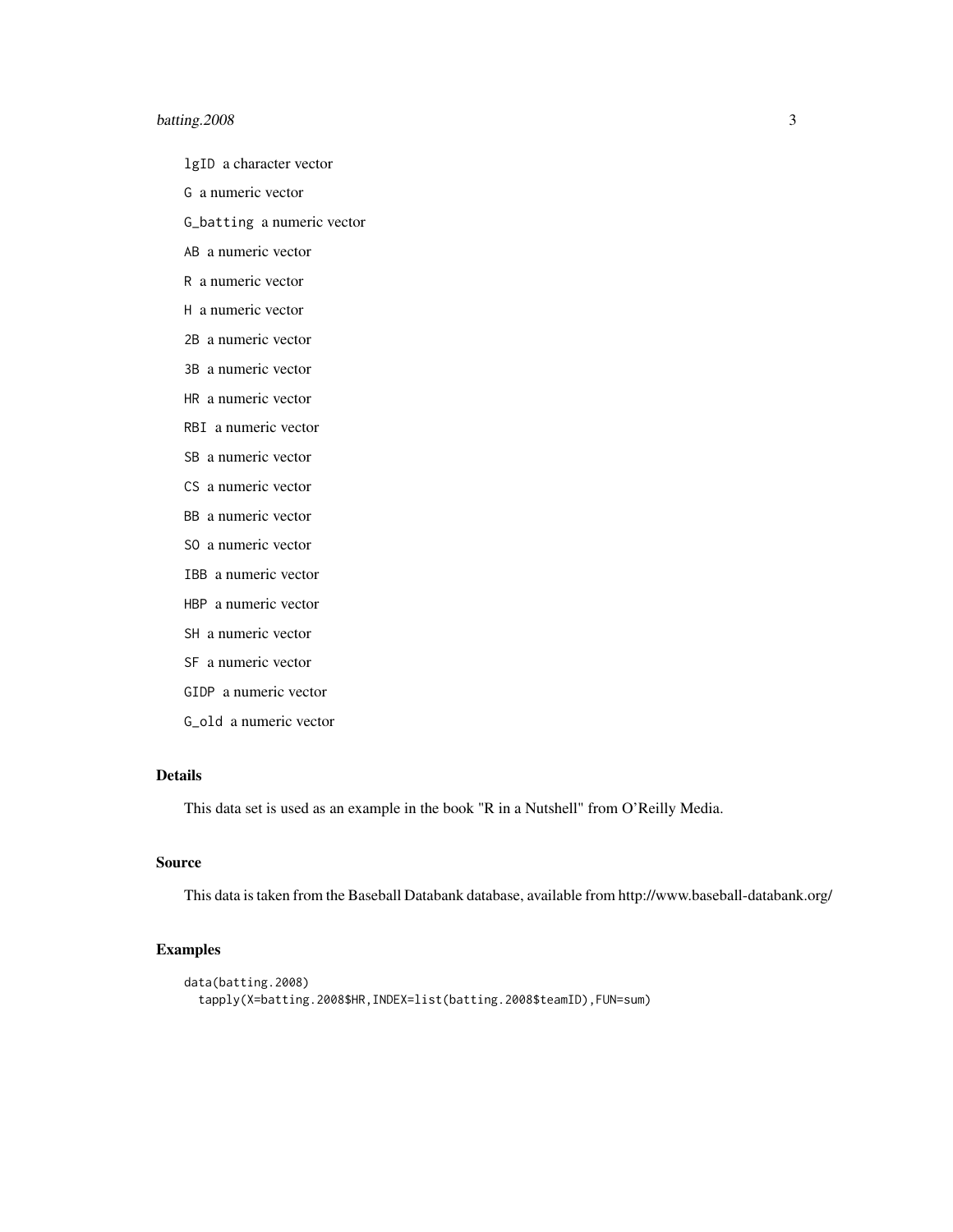<span id="page-3-0"></span>

This data set contains information on babies born in the United States during 2006. There is one record per birth. This data set is a random ten percent sample.

This data set is used as an example in the book "R in a Nutshell" from O'Reilly Media. Indices for observations from the original data set that are used in this sample are included in births2006.idx.

#### Usage

data(births2006.smpl)

# Format

A data frame with 427323 observations on the following 13 variables.

DOB\_MM Month of date of birth

DOB\_WK Day of week of birth

MAGER Mother's age

TBO\_REC Total birth order

WTGAIN Weight gain by mother

SEX a factor with levels F M, representing the sex of the child

APGAR5 APGAR score

DMEDUC Mother's education level

UPREVIS Number of prenatal visits

ESTGEST Estimated weeks of gestation

DMETH\_REC Delivery Method

DPLURAL "Plural Births;" levels include 1 Single, 2 Twin, 3 Triplet, 4 Quadruplet, and 5 Quintuplet or higher

DBWT Birth weight, in grams

# Source

http://www.cdc.gov/nchs/data\_access/Vitalstatsonline.htm

```
data(births2006.smpl)
library(lattice)
histogram(~DBWT|DPLURAL,data=births2006.smpl)
densityplot(~DBWT,groups=DPLURAL,data=births2006.smpl,
 plot.points=FALSE,auto.key=TRUE)
```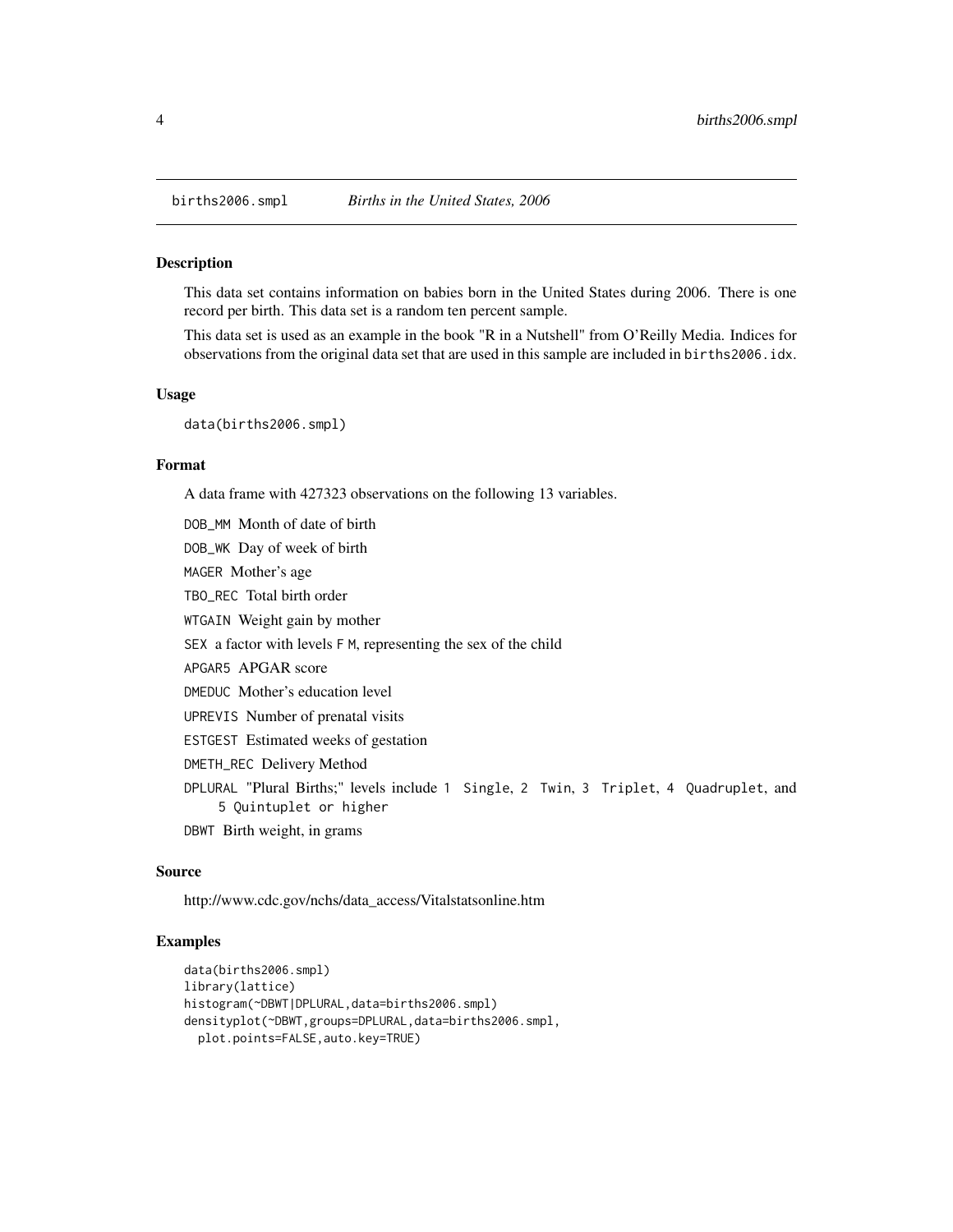<span id="page-4-0"></span>This data frame contains infromation on the per-capita consumption of food in the United States, between 1980 and 2005. The data is taken from the Statistical Abstract of the Unites States.

This data set is used as an example in the book "R in a Nutshell" from O'Reilly Media.

#### Usage

data(consumption)

# Format

A data frame with 42 observations on the following 4 variables.

Food a factor with levels Caloric sweeteners, Dairy products, Eggs, Fish and Shellfist, Flour and cereal products, Poultry, Red Meat

Units a factor with levels Number, Pounds

Year a numeric vector

Amount a numeric vector

# Details

This data set is used as an example in the book "R in a Nutshell" from O'Reilly Media.

#### Source

http://www.census.gov/compendia/statab/cats/health\_nutrition/food\_consumption\_and\_nutrition.html

```
data(consumption)
library(lattice)
dotplot(
 Amount ~ Year | Food,
 data=consumption,
 aspect="xy",
 scales=list(relation="sliced", cex=.4)
)
```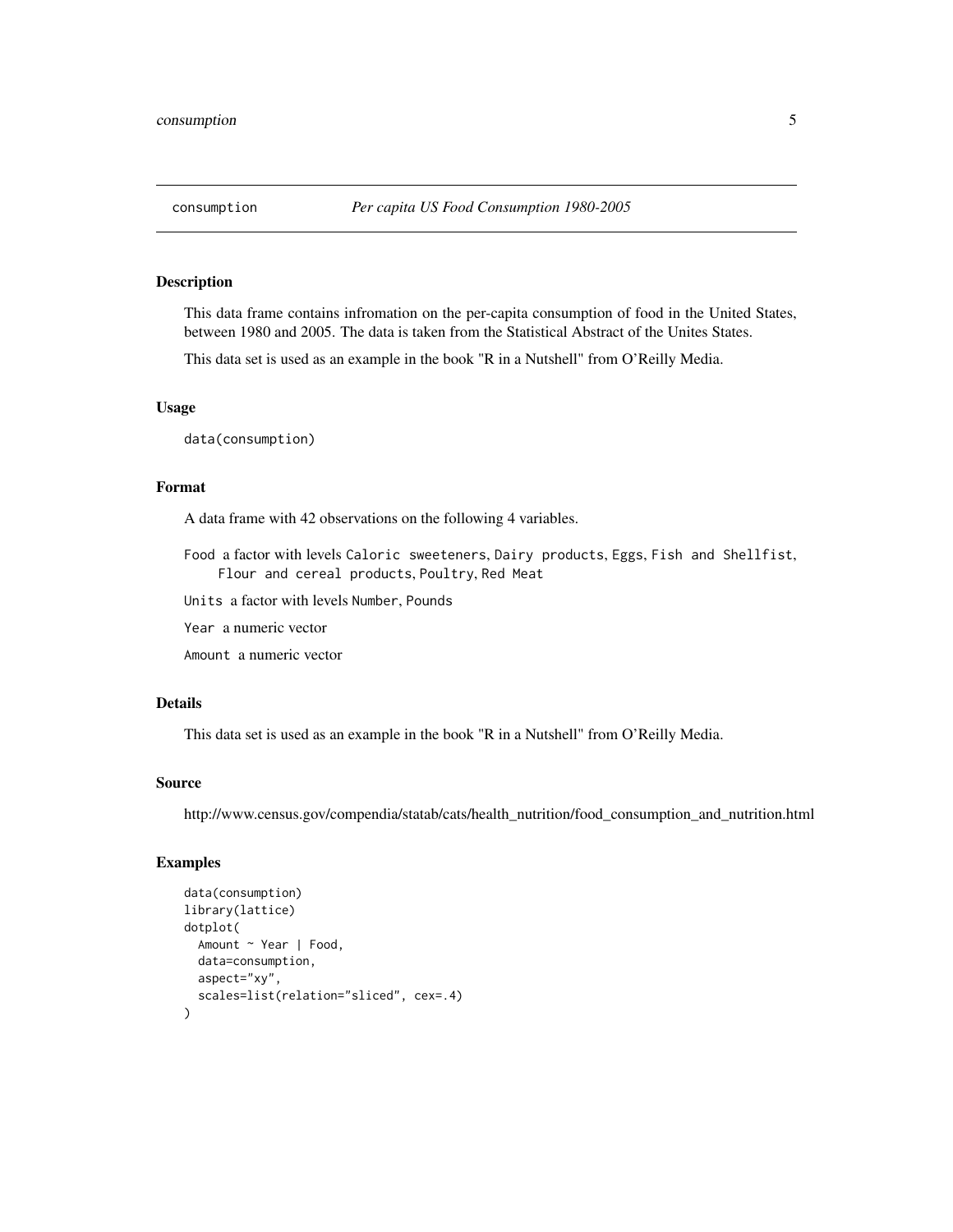<span id="page-5-0"></span>

This data set contains information on the number of doctorate degrees awarded in the United Sates between 2001 and 2006.

#### Usage

```
data(doctorates)
```
# Format

A data frame with 6 observations on the following 7 variables.

year a numeric vector engineering a numeric vector science a numeric vector education a numeric vector health a numeric vector humanities a numeric vector other a numeric vector

# Details

This data set is used as an example in the book "R in a Nutshell" from O'Reilly Media.

# Source

This data is from the Statistical Abstract of the United States. You can download the data from http://www.census.gov/compendia/statab/tables/09s0785.xls

```
data(doctorates)
# make this into a matrix:
doctorates.m <- as.matrix(doctorates[2:7])
rownames(doctorates.m) > doctorates.m
barplot(doctorates.m,beside=TRUE,horiz=TRUE,legend=TRUE,cex.names=.75)
barplot(t(doctorates.m),legend=TRUE,ylim=c(0,66000))
```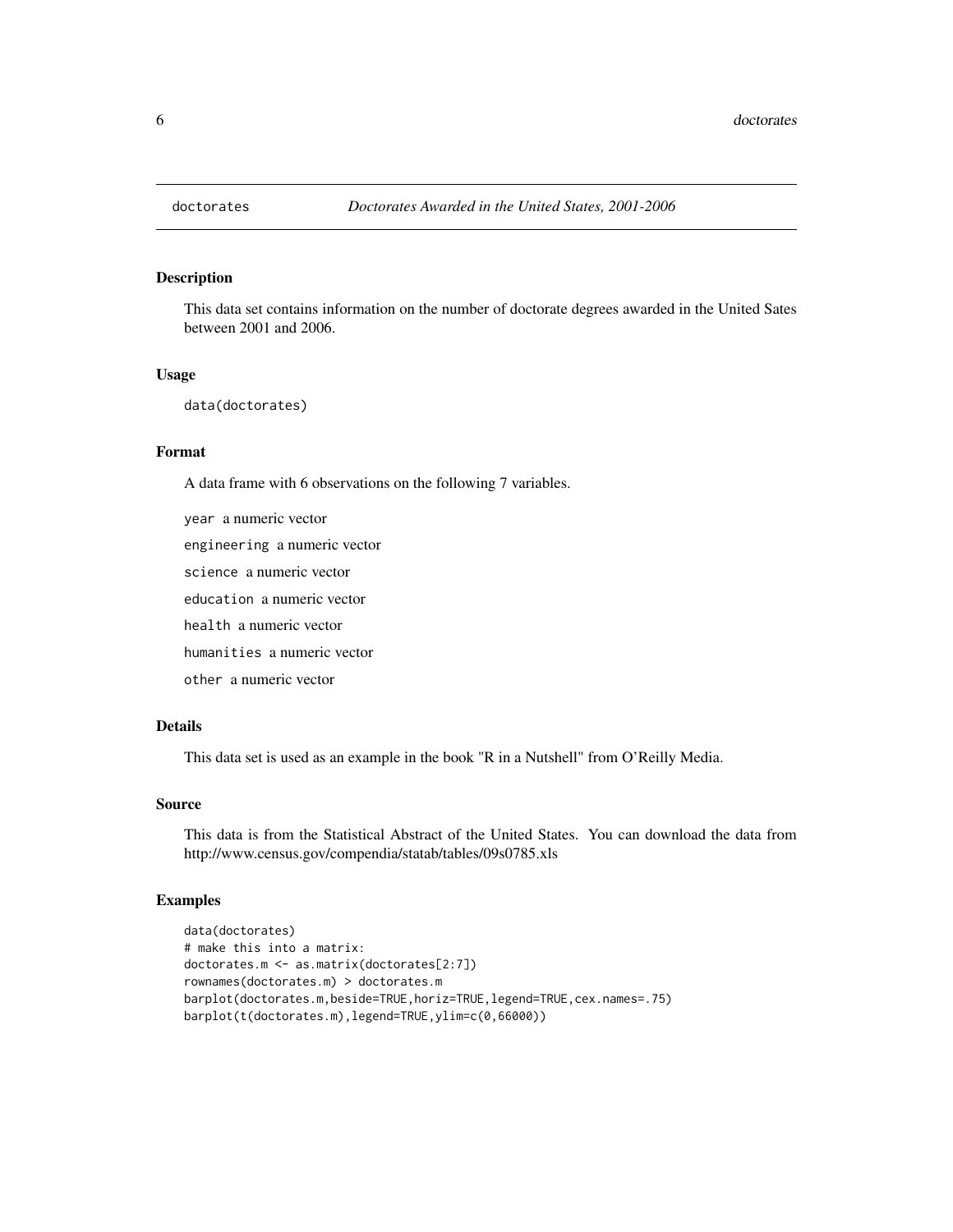<span id="page-6-0"></span>dow30 *Dow 30 Stock Quotes This data frame contains stock quotes for all 30 stocks in the Dow Jones Industrial Average between September 22, 2008 and September 21, 2009.*

#### Description

Dow 30 Stock Quotes

#### Usage

data(dow30)

# Format

A data frame with 7482 observations on the following 8 variables.

symbol A factor representing the date for each quote

Date Date on which the quote was taken

Open A numeric vector representing the opening price for each stock on each day

High A numeric vector representing the high price for each stock on each day

Low A numeric vector representing the low price for each stock on each day

Close A numeric vector representing the closing price for each stock on each day

Volume A numeric vector representing the number of shares traded for each stock on each day

Adj.Close A numeric vector representing the closing price for each stock on each day

# Details

This data set is used as an example in the book "R in a Nutshell" from O'Reilly Media.

#### Source

The data in this data frame was obtained from Yahoo! Finance, http://finance.yahoo.com/.

### Examples

data(dow30) summary(dow30)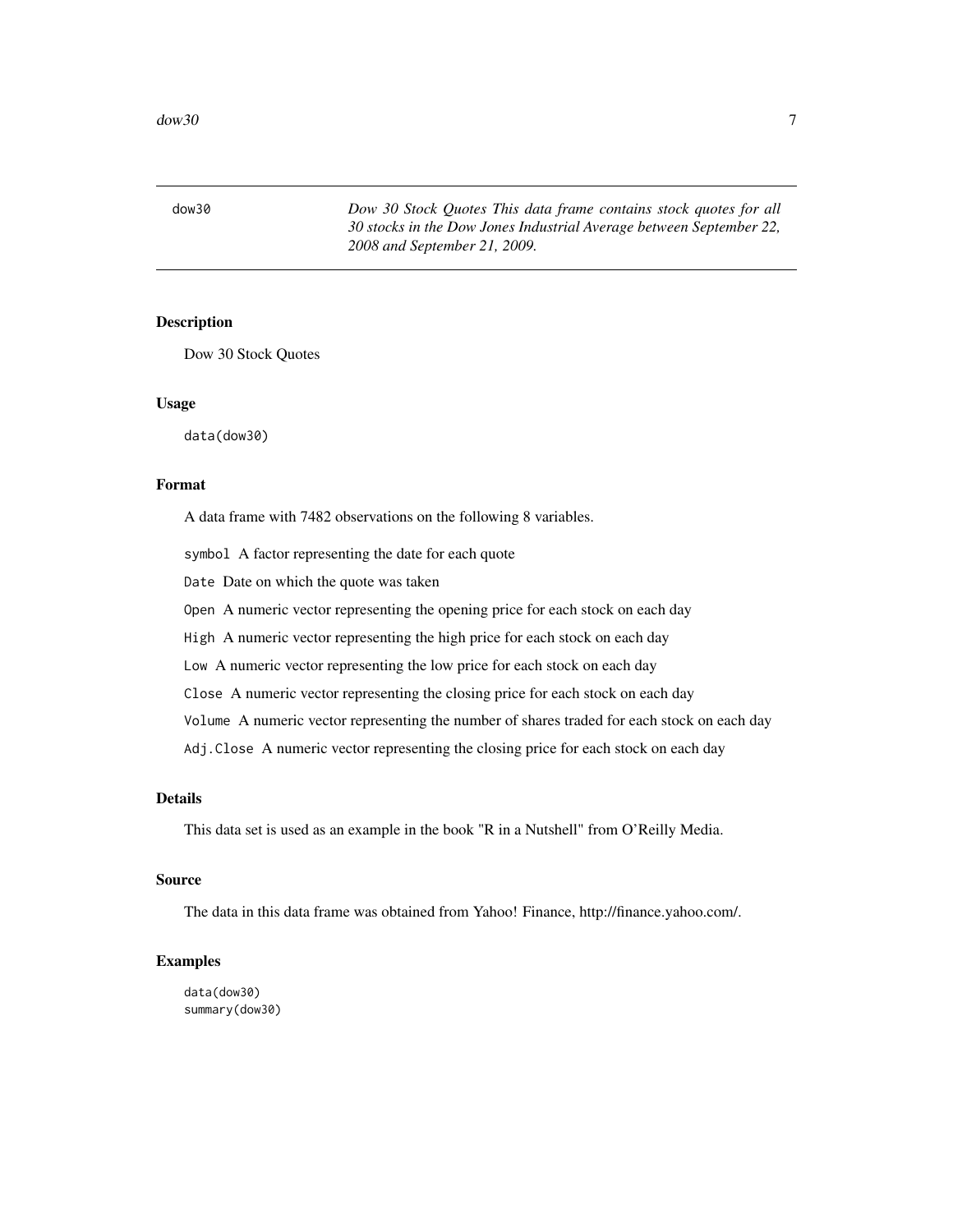This data set contains information on all 982 field goal attempts during the 2005 NFL season.

# Usage

data(field.goals)

#### Format

A data frame with 982 observations on the following 10 variables.

home. team a factor representing the home team

week a numeric vector representing the week of the season

qtr a numeric vector representing the quarter during the game

away.team a factor representing the away team

offense a factor representing the offensive team

defense a factor representing defensive team

play.type a factor with levels FG aborted, FG blocked, FG good, and FG no

player a factor representing player names

yards a numeric vector

stadium.type a factor with levels Both, In, and Out

# Details

This data is provided courtesy of Aaron Schatz, Editor-in-Chief of Football Outsiders a web site about American Football.

This data set is used as an example in the book "R in a Nutshell" from O'Reilly Media.

#### Source

http://www.footballoutsiders.com

```
data(field.goals)
hist(field.goals$yards)
field.goals.forlr <- transform(field.goals,
 good=as.factor(ifelse(play.type=="FG good","good","bad")))
field.goals.table <- table(field.goals.forlr$good,
 field.goals.forlr$yards)
plot(colnames(field.goals.table),
```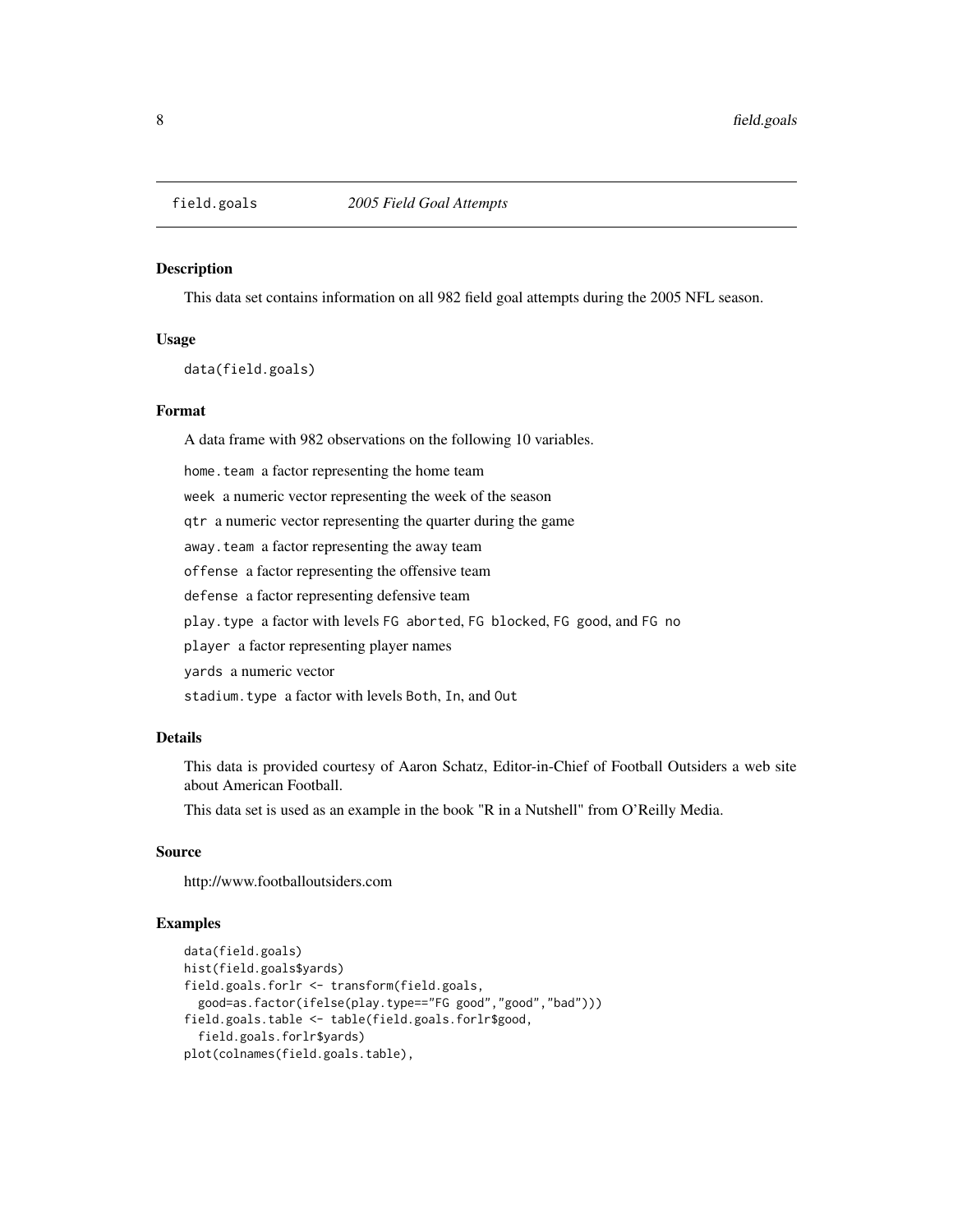$\mathcal{L}$ 

```
field.goals.table["good",] /
(field.goals.table["bad",] +
 field.goals.table["good",]),
xlab="Distance (Yards)",
ylab="Percent Good"
```
#### GSE2034 *Breast cancer relapse free survival*

### **Description**

This data set represents 180 lymph-node negative relapse free patients and 106 lymph-node negate patients that developed a distant metastasis. It contains information on the time until relapse of last follow up for each patient, an indicator of whether the ER gene was expressed, and an indicator whether a relapse occurred.

This data set is used as an example in the book "R in a Nutshell" from O'Reilly Media.

#### Usage

data(GSE2034)

#### Format

A data frame with 286 observations on the following 7 variables.

PID a numeric vector

GEO.asscession.number The unique identifier for each subject on GEO

lymph.node.status a factor with levels negative

months.to.relapse.or.last.followup a numeric vector

relapse a logical vector

ER.Status a factor with levels ER- and ER+

Brain.relapses a logical vector

#### Source

http://www.ncbi.nlm.nih.gov/geo/query/acc.cgi?acc=GSE2034

```
data(GSE2034)
library(survival)
GSE2034.Surv <- transform(GSE2034,
  surv=Surv(
    time=GSE2034$months.to.relapse.or.last.followup,
    event=GSE2034$relapse,
    type="right"
```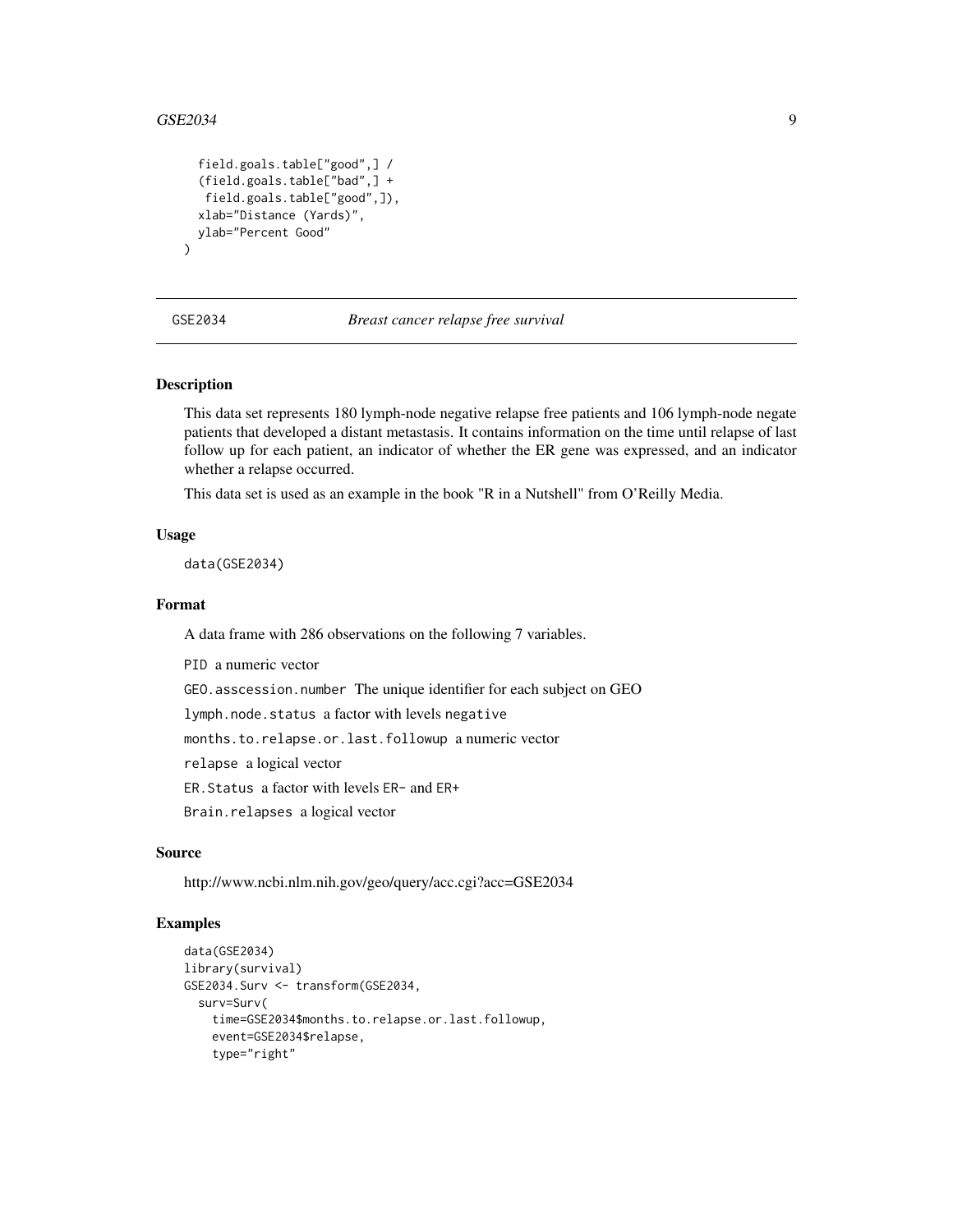```
)
  )
GSE2034.survfit <- survfit(
  formula=surv~ER.Status,
  data=GSE2034.Surv )
plot(GSE2034.survfit,lty=1:2)
legend(135,1,c("ER+","ER-"),lty=1:2,cex=0.5)
```
ham.price.ts *Ham Price Time Series*

# Description

A time series objects consiting of average monthly retail prices per pound of ham in the United States between January 2001 and April 2008.

#### Usage

data(ham.price.ts)

# Format

The format is: Time-Series [1:88] from January 2001 to April 2008

# Details

This data set is used as an example in the book "R in a Nutshell" from O'Reilly Media.

# Source

This data is from the Livestock Market Information Center (LMIC) Retail Scanner Prices for Meat database. For more information on this data source, see http://www.lmic.info/meatscanner/meatscanner.shtml

```
data(ham.price.ts)
data(turkey.price.ts)
ccf(turkey.price.ts, ham.price.ts, plot=FALSE)
```
<span id="page-9-0"></span>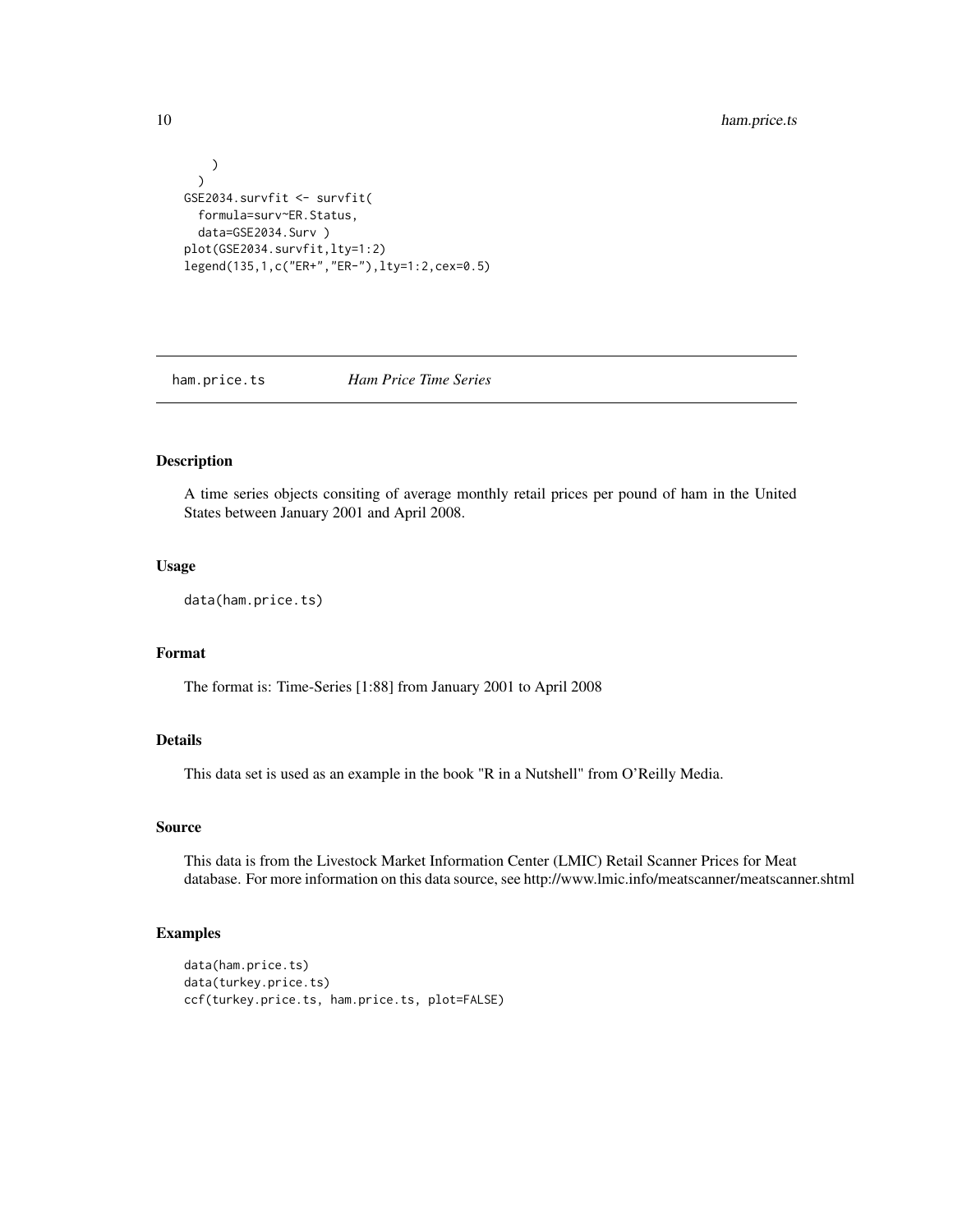<span id="page-10-0"></span>A data set that contains average medicare payments by hospital for 70 common medical conditions. This data set is used as an example in the book "R in a Nutshell" from O'Reilly Media.

# Usage

data(medicare.payments)

#### Format

A data frame with 140722 observations on the following 14 variables.

Provider.Number A unique ID for the provider

Hospital.Name The name of the care provider

Address.1 First line of the address for the care provider

Address.2 Second line of the address for the care provider

Address.3 Third line of the address for the care provider

City City in which the care provider is located

State The state in which the care provider is located

ZIP.Code The zip code of the care provider

County.Name The county in which the care provider is located

Phone. Number The phone number for the care providers

Diagnosis.Related.Group A descriptpion of hte medical condition

Medicare.Average.Payment a numeric vector that shows the average medicare repayment for the specified condition and hospital

Number.Of.Cases a numeric vector that specifies the number of cases

Footnote a factor with levels An asterisk (\*) appears in the table where data cannot be disclosed to protec

#### Source

http://www.medicare.gov/download/Hospital\_Revised\_flatfiles.zip

# Examples

data(medicare.payments)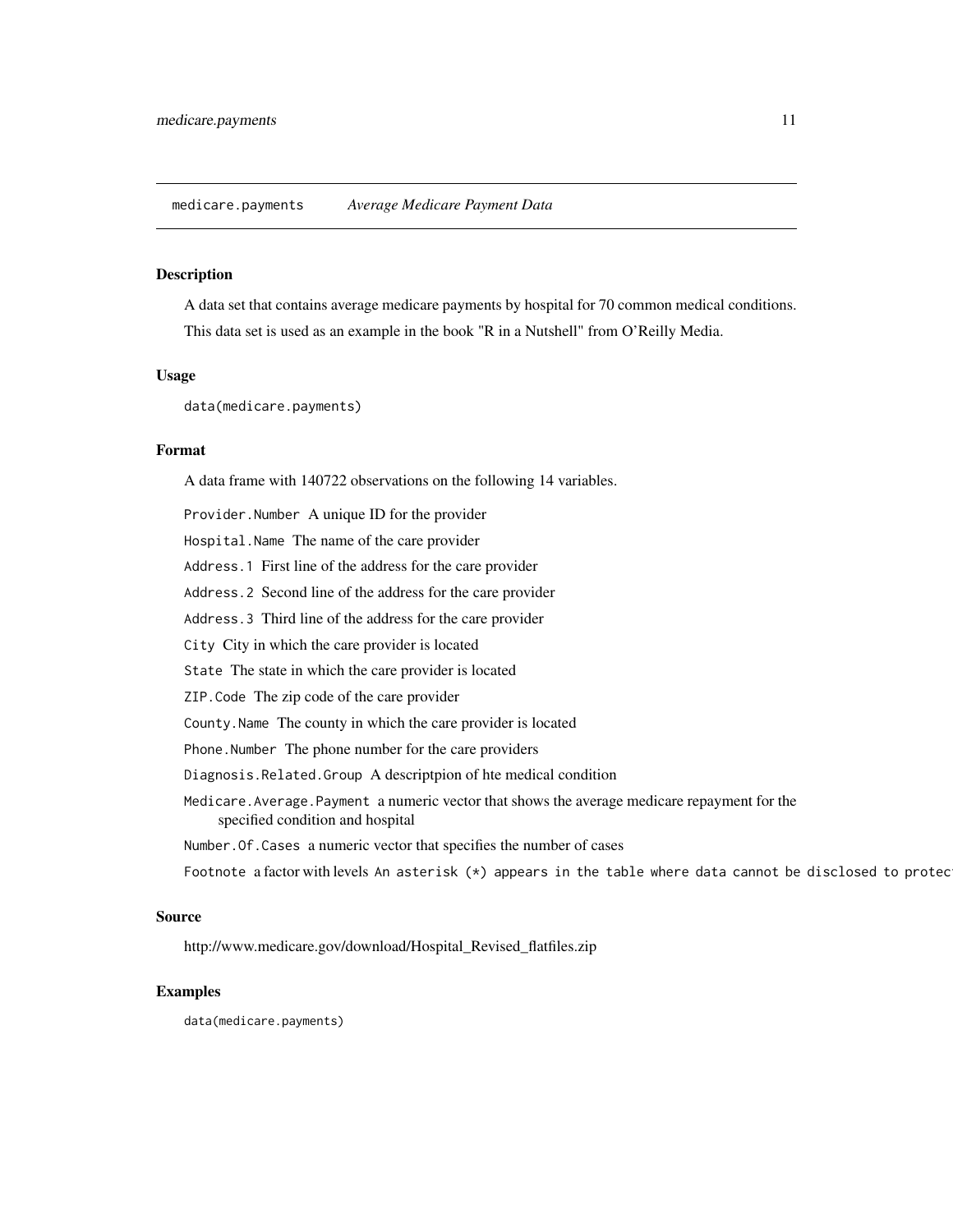<span id="page-11-0"></span>medicare.payments.by.state

*Medicare Payments by State*

#### Description

A data set that contains average medicare payments by state for 70 common medical conditions.

This data set is used as an example in the book "R in a Nutshell" from O'Reilly Media.

#### Usage

data(medicare.payments.by.state)

# Format

A data frame with 3735 observations on the following 6 variables.

State A factor the specifies the state for which this statistic is calculated

Diagnosis.Related.Group A description of the medical condition

- Medicare.Average.Payment.Minimum The minimum average hospital medicare payment for this condition and state
- Medicare.Average.Payment.Maximum The maximum average hospital medicare payment for this condition and state
- Number. Of. Cases The number of cases seen; An asterisk (\*) appears in the table where data cannot be disclosed to protect personal health information due to the small number of Medicare patients (fewer than 11)

Footnote A footnote from the original data

#### Source

http://www.medicare.gov/download/Hospital\_Revised\_flatfiles.zip

#### Examples

data(medicare.payments.by.state)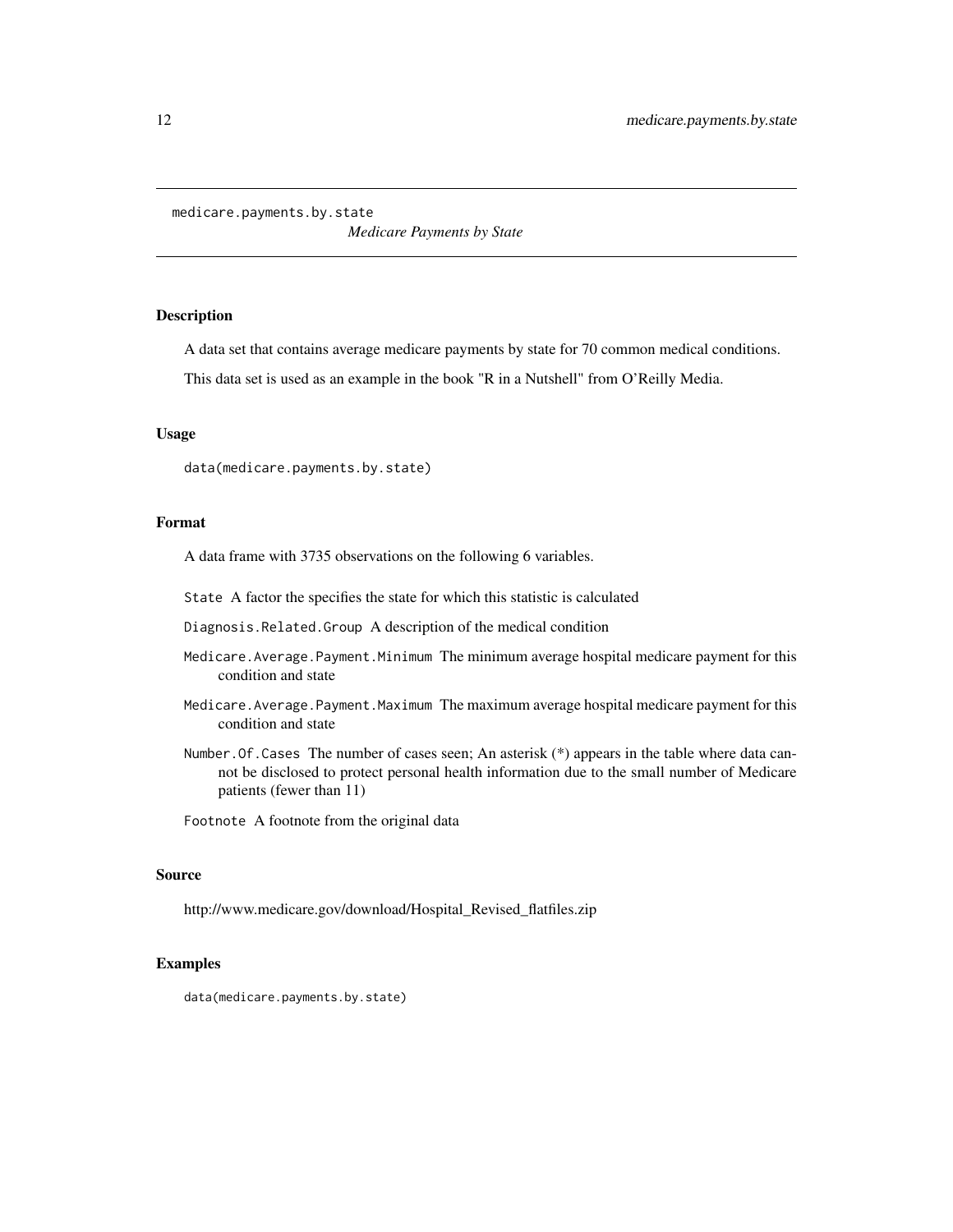<span id="page-12-0"></span>

A 10

This data set is used as an example in the book "R in a Nutshell" from O'Reilly Media.

#### Usage

data(mort06.smpl)

#### Format

A data frame with 243073 observations on the following 35 variables. ResidentStatus a numeric vector Education1989 a numeric vector, Education (1989 revision) Education2003 a numeric vector, Education (2003 revision) EducationFlag a numeric vector, Education reporting flag MonthOfDeath a numeric vector, Month of Death Sex a factor with levels F and M AgeDetail a numeric vector, Detail Age AgeSubstitution a numeric vector, Age Substitution Flag AgeRecode52 a numeric vector AgeRecode27 a numeric vector AgeRecode12 a numeric vector AgeRecodeInfant22 a numeric vector PlaceOfDeath a numeric vector MaritalStatus a factor with levels D, M, S, U, and W DayOfWeekofDeath a numeric vector CurrentDataYear a numeric vector InjuryAtWork a factor with levels N, U, and Y MannerOfDeath a numeric vector MethodOfDisposition a factor with levels B, C, D, E, O, R, and U Autopsy a factor with levels N, U, and Y ActivityCode a numeric vector PlaceOfInjury a numeric vector ICDCode a factor Cause a factor describing the cause of death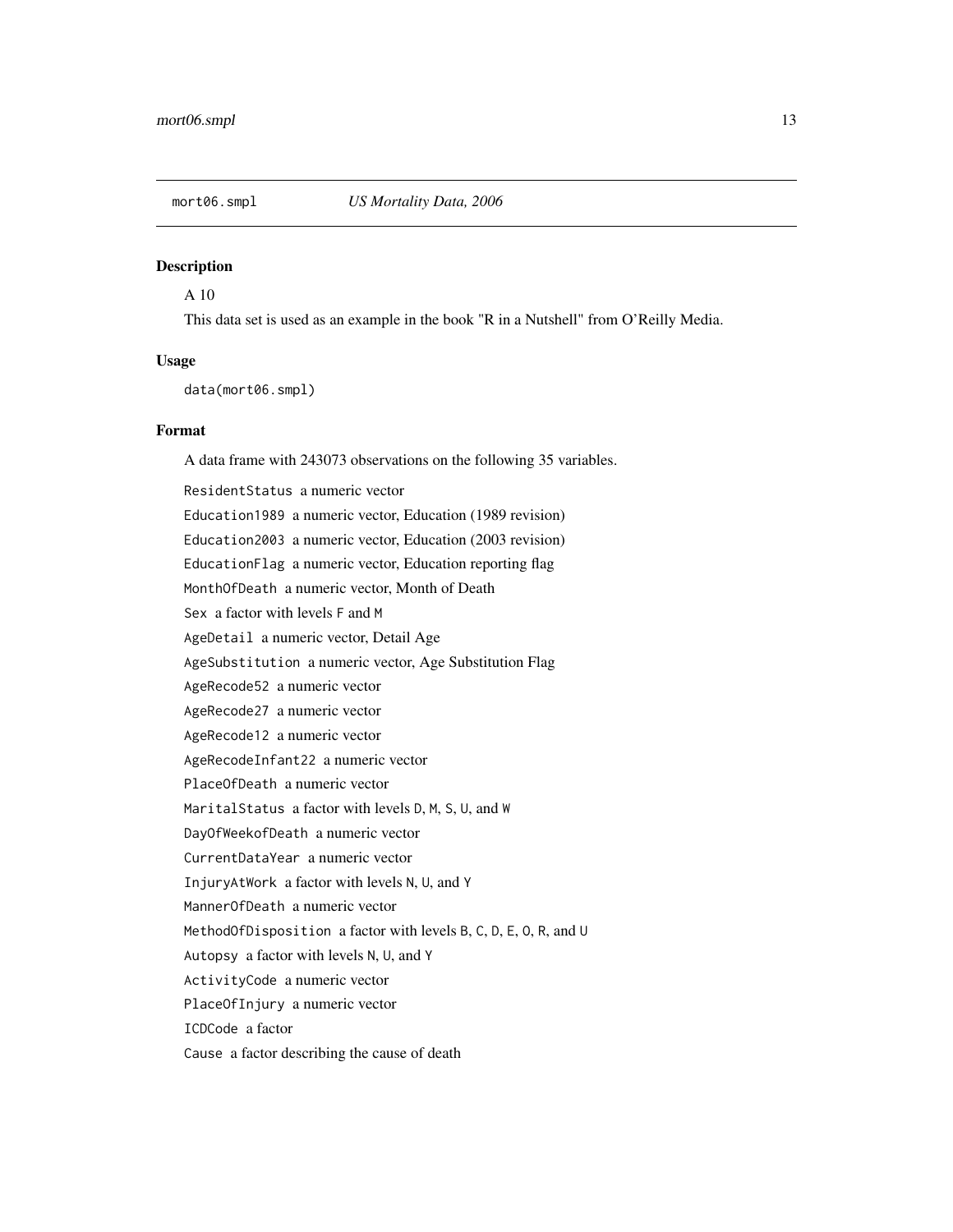<span id="page-13-0"></span>CauseRecode358 a numeric vector, 358 Cause Recode

CauseRecode113 a numeric vector, 113 Cause Recode

CauseRecode130 a numeric vector, 130 Infant Cause Recode

CauseRecord39 a numeric vector, 39 Cause Recode

Race a factor with levels American Indian (includes Aleuts and Eskimos) Asian Indian Black Chinese Combined other Asian or Pacific Islander Filipino Guamanian Hawaiian (includes Part-Hawaiian) Japanese Korean Other Asian or Pacific Islander Samoan Vietnamese White

BridgeRaceFlag a numeric vector

RaceImputationFlag a numeric vector

RaceRecode3 a numeric vector

RaceRecord5 a numeric vector

HispanicOrigin a numeric vector

HispanicOriginRecode a numeric vector

age a numeric vector

# Details

This data set is used as an example in the book "R in a Nutshell" from O'Reilly Media.

#### Source

http://www.cdc.gov/nchs/data\_access/Vitalstatsonline.htm

# Examples

```
data(mort06.smpl)
aov(age~Cause,data=mort06.smpl)
model.tables(aov(age~Cause, data=mort06.smpl))
```
outcome.of.care.measures.national *National outcome of care measures*

#### Description

A small data set that shows the national average mortality and readmission rates for heart attacks, heart failure, and pneumonia

#### Usage

data(outcome.of.care.measures.national)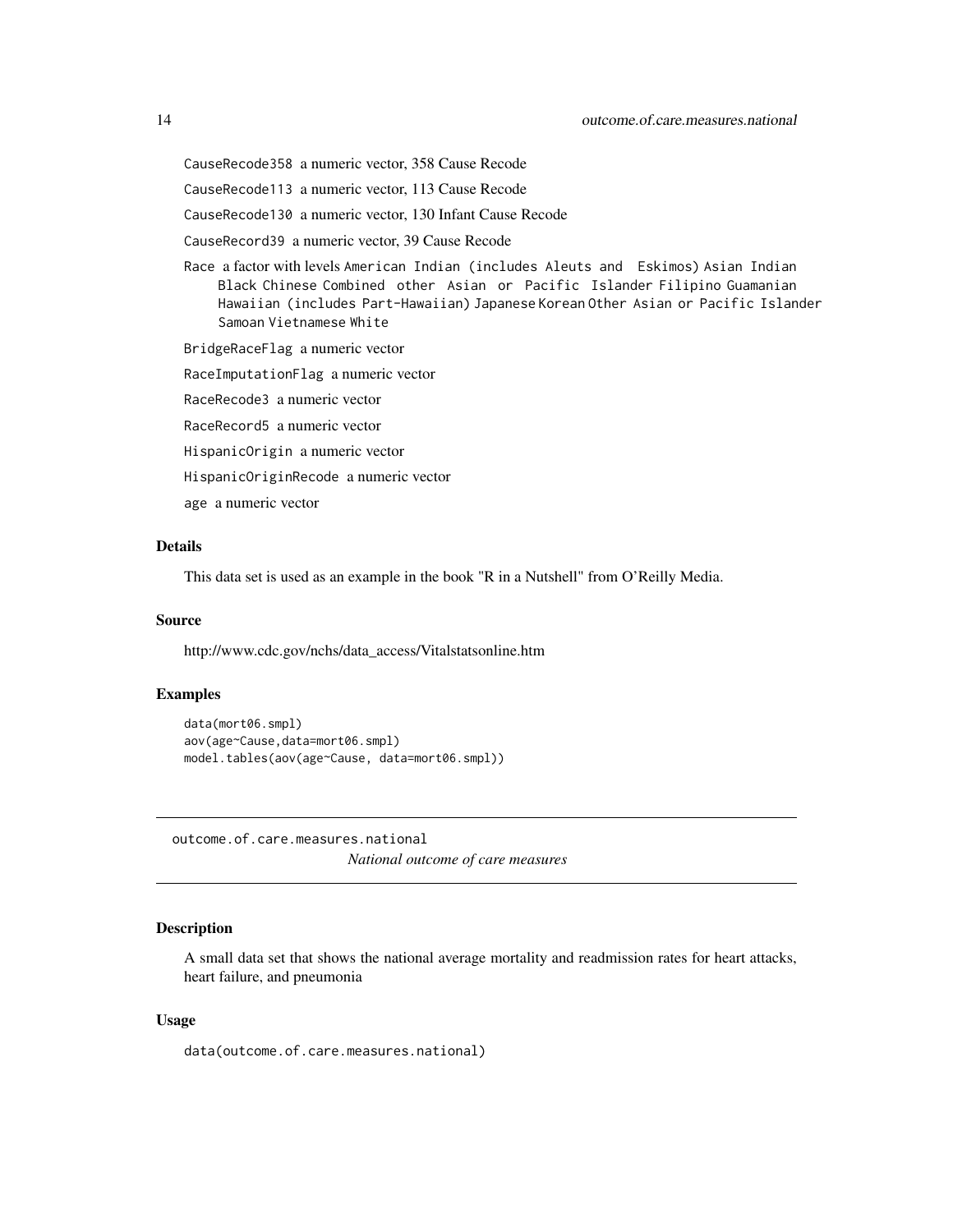#### <span id="page-14-0"></span>Format

A data frame with 6 observations on the following 3 variables.

Condition a factor that describes the statistics: Heart Attack, Heart Failure, or Pneumonia

Measure a factor that describes the measure: Heart Attack Death (Mortality) Rates, Heart Attack Readmission Rat Heart Failure Death (Mortality) Rates, Heart Failure Readmission Rates, Pneumonia (PN) 30-Day Mortality Rate, Pneumonia (PN) 30-Day Readmission Rates, Mortality, or Readmission

Rate the quantity being measured

#### Source

http://www.medicare.gov/download/Hospital\_Revised\_flatfiles.zip

## Examples

data(outcome.of.care.measures.national)

sanfrancisco.home.sales

*San Franciscio Home Sales Data*

#### Description

This data contains information on homes sold in San Francisco between 2/13/2008 and 7/14/2009.

#### Usage

data(sanfrancisco.home.sales)

#### Format

A data frame with 3281 observations on the following 15 variables.

line a numeric vector representing the line number of the observation in the data set

county a factor with levels San Francisco County

street a factor representing the street address of the property

city a factor with levels San Francisco

zip a numeric vector representing the zip code of the property

date a Date representing the sale date

price a numeric vector representing the sales price

bedrooms a numeric vector representing the number of bedrooms

squarefeet a numeric vector representing the interior are of the property, in square feet

lotsize a numeric vector representing the lot size of the property, in square feet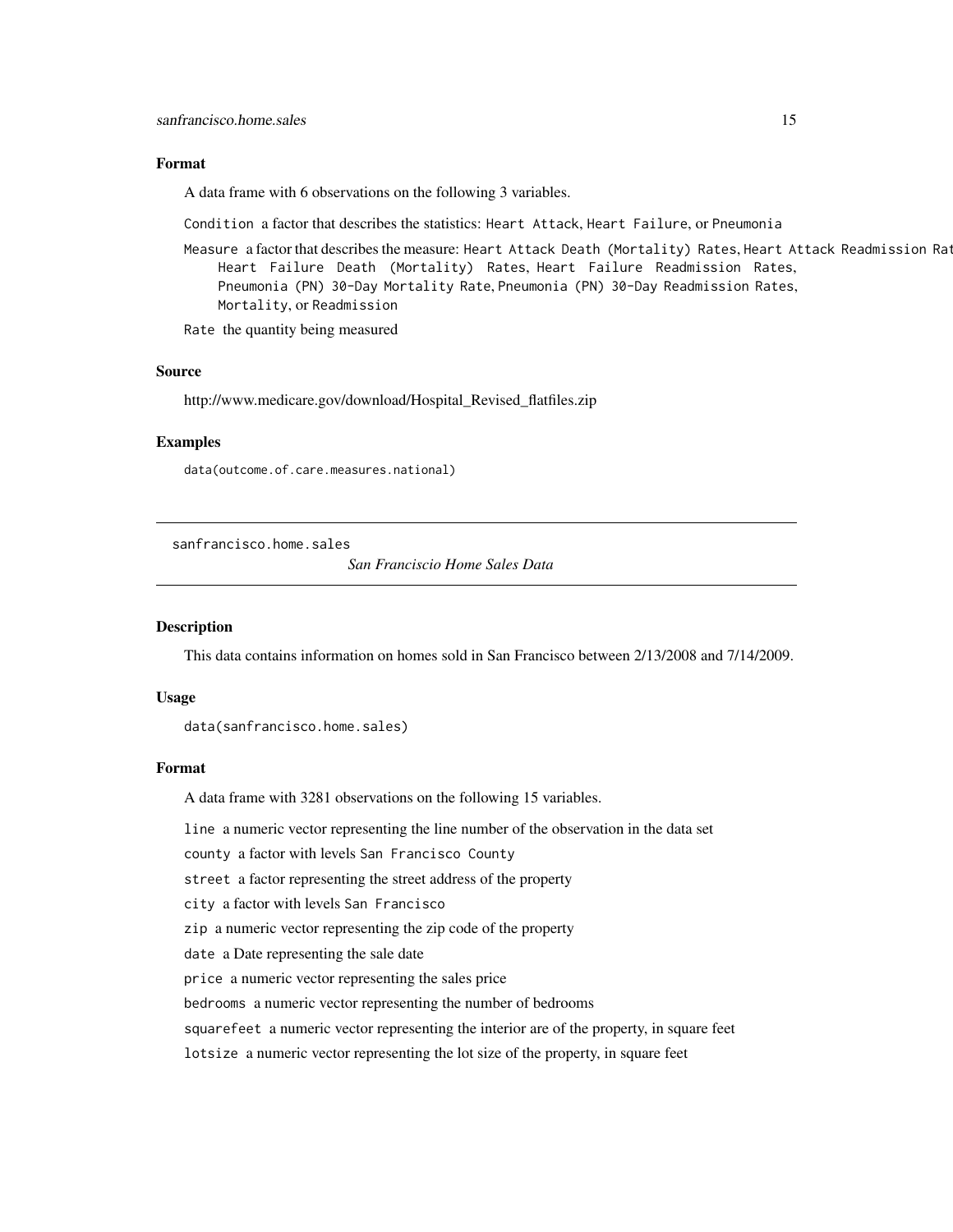year a numeric vector representing the year in which the property was built

latitude a numeric vector representing the lattitude coordinate of the property

longitude a numeric vector representing the longitude coordinate of the property

month a factor representing the month in which the property was sold

neighborhood a factor representing neighborhood names

#### Details

This data set was assembled from a variety of sources, including two Bay area newspapers (the San Jose Mercury News and the San Francisco Chronicle), Yahoo Maps, and Zillow Neighborhood Boundaries.

This data set is used as an example in the book "R in a Nutshell" from O'Reilly Media. In the book, we took separate samples for training and testing. Indices for observations in each sample are included in sanfrancisco.home.sales.testing.indices and sanfrancisco.home.sales.training.indices.

#### Source

Data was assembled from a variety of sources including http://www.sfgate.com http://www.mercurynews.com http://www.zillow.com/howto/api/neighborhood-boundaries.htm

```
data(sanfrancisco.home.sales)
library(lattice)
trellis.par.set(fontsize=list(text=7))
dollars.per.squarefoot <- mean(
 sanfrancisco.home.sales$price / sanfrancisco.home.sales$squarefeet,
 na.rm=TRUE);
xyplot(price~squarefeet|neighborhood,
        data=sanfrancisco.home.sales,
        pch=19,
        cex=.2,
        subset=(zip!=94100 & zip!=94104 & zip!=94108 &
                zip!=94111 & zip!=94133 & zip!=94158 &
                price<4000000 &
                ifelse(is.na(squarefeet),FALSE,squarefeet<6000)),
        strip=strip.custom(strip.levels=TRUE,
           horizontal=TRUE,
           par.strip.text=list(cex=.8)),
        panel=function(...) {
           panel.abline(a=0,b=dollars.per.squarefoot);
           panel.xyplot(...);
        }
)
```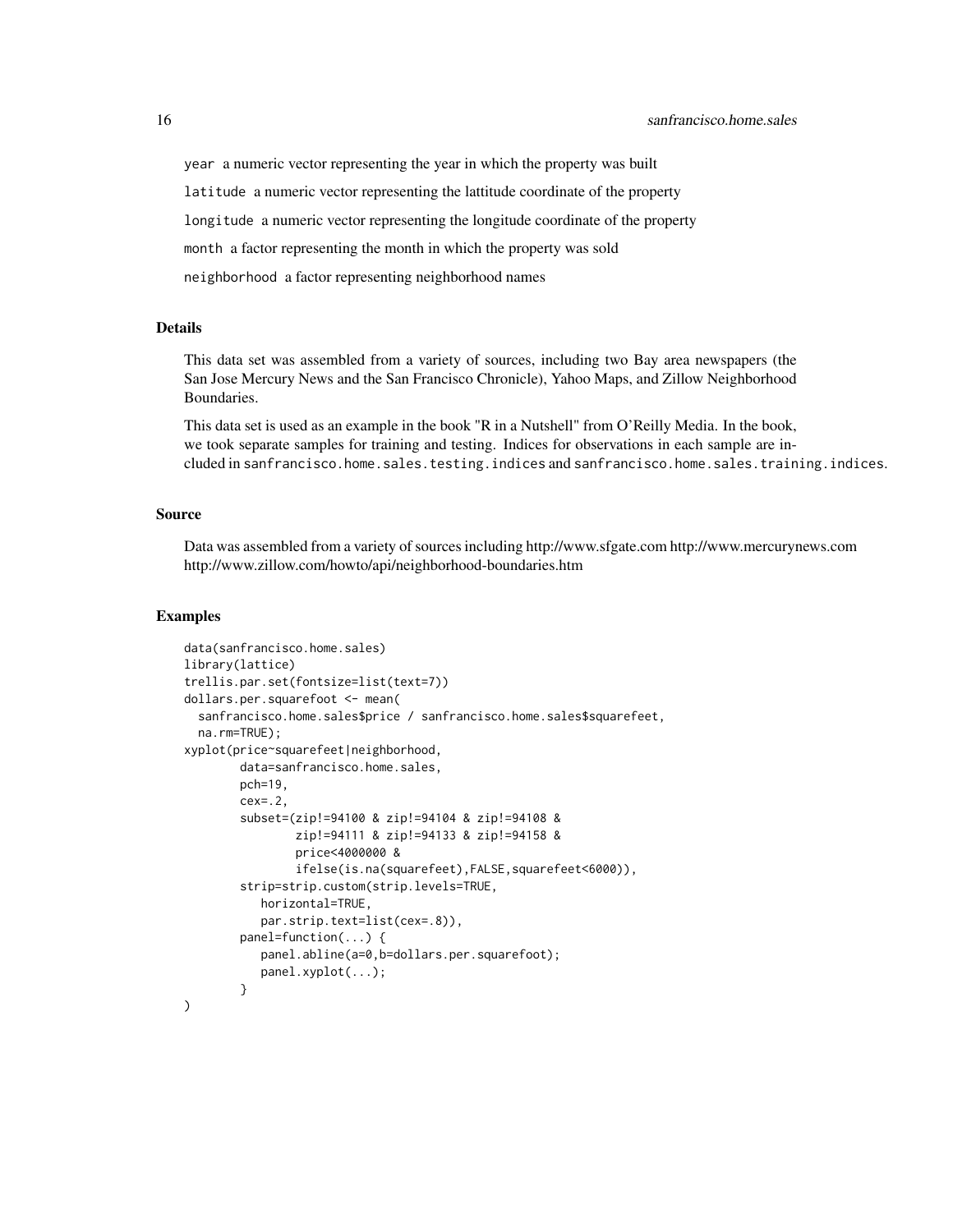<span id="page-16-0"></span>

Robert J Shiller is an economics professor at Yale University, and one of the leading experts on housing prices in the United States. This data set contains his home price index (and some other data) over the past century.

#### Usage

data(shiller)

# Format

A data frame with 126 observations on the following 2 variables.

Year a numeric vector

Real.Home.Price.Index a numeric vector

#### Details

This data set is used as an example in the book "R in a Nutshell" from O'Reilly Media.

Other information (including long bond rates, US population size, and cost of construction) is included in shiller.other.data.

#### Source

http://www.irrationalexuberance.com/

```
data(shiller)
# loads shiller.index, shiller.other.data
# linear fit
hpi.lm <- lm(Real.Home.Price.Index~Year,data=shiller.index)
# plotting the fit
plot(shiller.index,pch=19,cex=0.3)
abline(reg=hpi.lm,lty=1)
```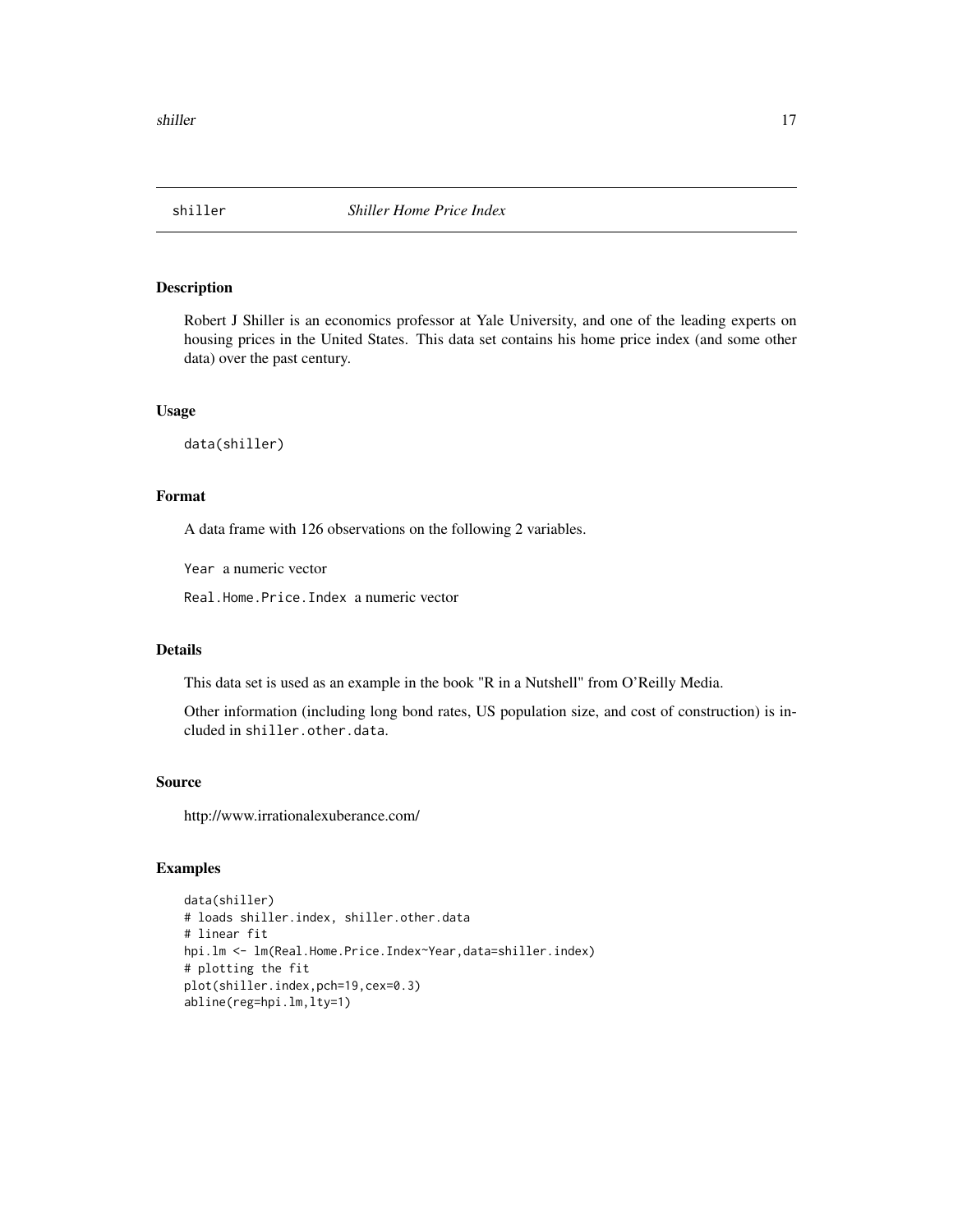<span id="page-17-0"></span>

The Spambase data set was created by Mark Hopkins, Erik Reeber, George Forman, and Jaap Suermondt at Hewlett-Packard Labs. It includes 4601 observations corresponding to email messages, 1813 of which are spam. From the original email messages, 58 different attributes were computed.

#### Usage

data(spambase)

#### Format

A data frame with 4601 observations on the following 58 variables.

word\_freq\_make a numeric vector word\_freq\_address a numeric vector word\_freq\_all a numeric vector word\_freq\_3d a numeric vector word\_freq\_our a numeric vector word\_freq\_over a numeric vector word\_freq\_remove a numeric vector word\_freq\_internet a numeric vector word\_freq\_order a numeric vector word\_freq\_mail a numeric vector word\_freq\_receive a numeric vector word\_freq\_will a numeric vector word\_freq\_people a numeric vector word\_freq\_report a numeric vector word\_freq\_addresses a numeric vector word\_freq\_free a numeric vector word\_freq\_business a numeric vector word\_freq\_email a numeric vector word\_freq\_you a numeric vector word\_freq\_credit a numeric vector word\_freq\_your a numeric vector word\_freq\_font a numeric vector word\_freq\_000 a numeric vector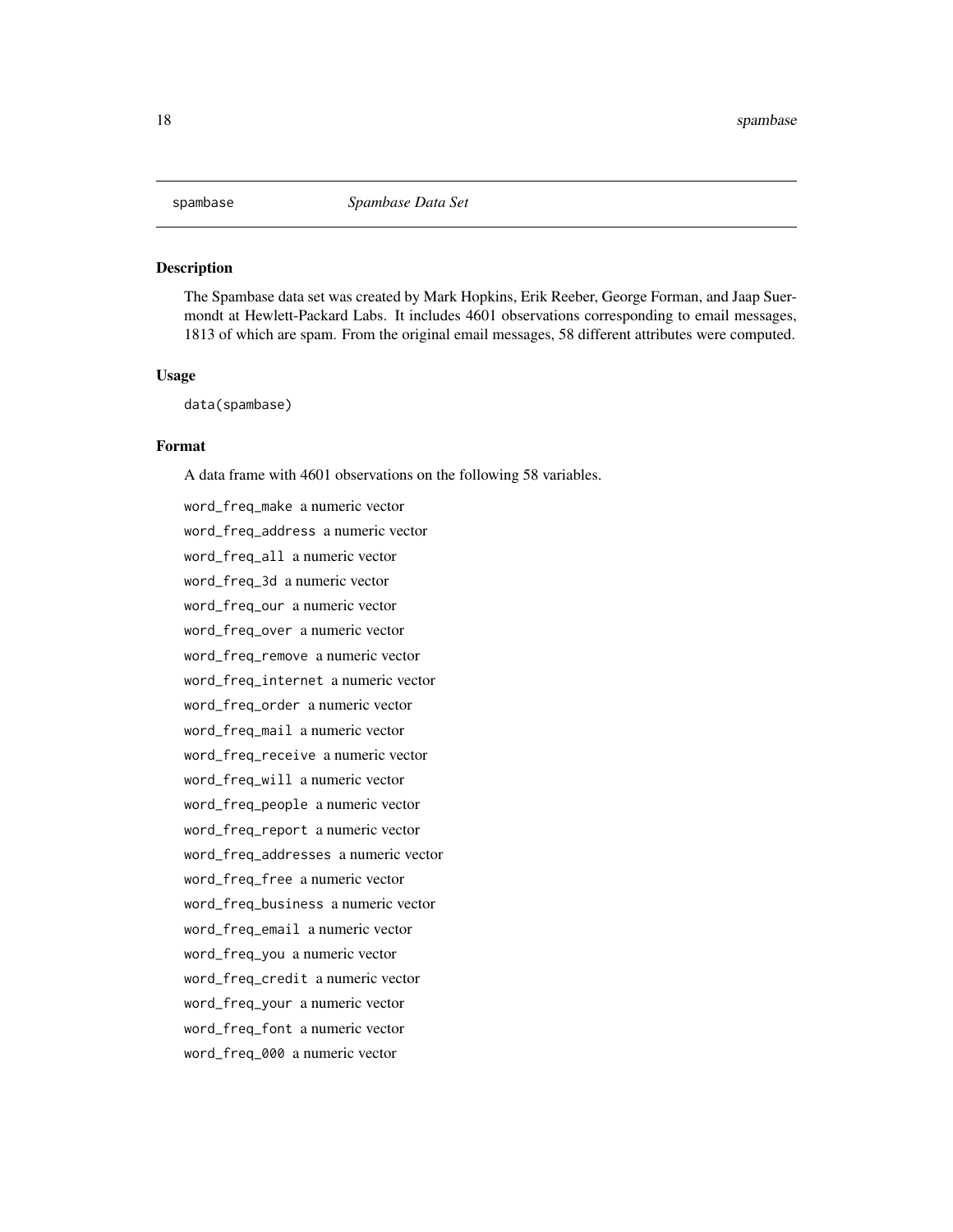#### spambase the contract of the set of the set of the set of the set of the set of the set of the set of the set of the set of the set of the set of the set of the set of the set of the set of the set of the set of the set of

word\_freq\_money a numeric vector word\_freq\_hp a numeric vector word\_freq\_hpl a numeric vector word\_freq\_george a numeric vector word\_freq\_650 a numeric vector word\_freq\_lab a numeric vector word\_freq\_labs a numeric vector word\_freq\_telnet a numeric vector word\_freq\_857 a numeric vector word\_freq\_data a numeric vector word\_freq\_415 a numeric vector word\_freq\_85 a numeric vector word\_freq\_technology a numeric vector word\_freq\_1999 a numeric vector word\_freq\_parts a numeric vector word\_freq\_pm a numeric vector word\_freq\_direct a numeric vector word\_freq\_cs a numeric vector word\_freq\_meeting a numeric vector word\_freq\_original a numeric vector word\_freq\_project a numeric vector word\_freq\_re a numeric vector word\_freq\_edu a numeric vector word\_freq\_table a numeric vector word\_freq\_conference a numeric vector char\_freq\_semicolon a numeric vector char\_freq\_left\_paren a numeric vector char\_freq\_left\_bracket a numeric vector char\_freq\_exclamation a numeric vector char\_freq\_dollar a numeric vector char\_freq\_pound a numeric vector capital\_run\_length\_average a numeric vector capital\_run\_length\_longest a numeric vector capital\_run\_length\_total a numeric vector is\_spam a factor with levels 0 1

# Details

This data is used as an example in the book "R in a Nutshell," from O'Reilly Media.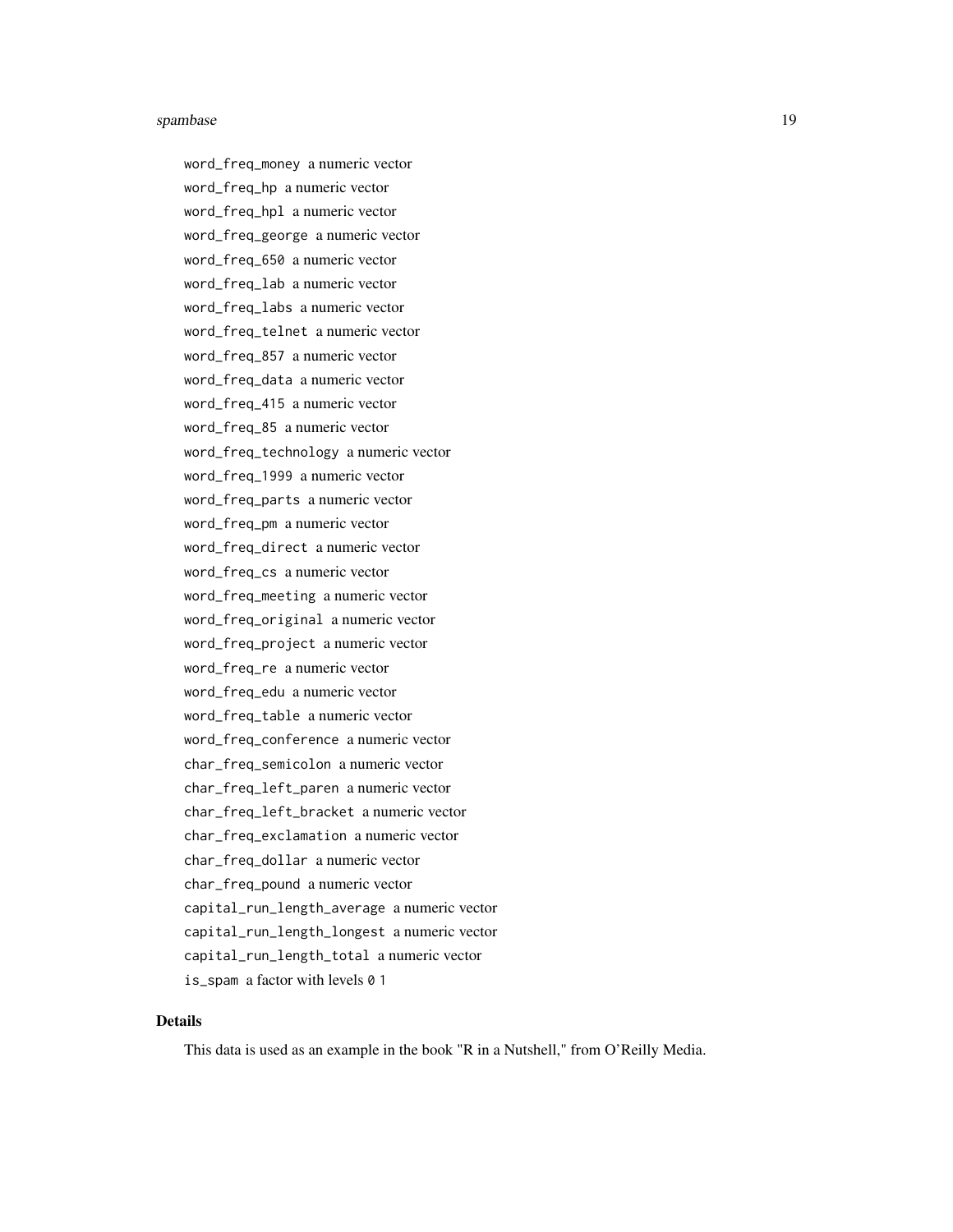#### <span id="page-19-0"></span>Source

This data set is from the UCI Machine Learning Repository. You can find more information about this data set, including the ciation policy, from http://archive.ics.uci.edu/ml/datasets/Spambase

# Examples

```
data(spambase)
table(spambase$is_spam)
# fit a linear disciminant analysis model to the data
library(MASS)
spam.lda <- qda(formula=is_spam~., data=spambase)
```
SPECint2006 *SPECint2006 Results*

#### Description

This data set contains results from the SPECint2006 benchmarks.

#### Usage

data(SPECint2006)

#### Format

A data frame with 1233 observations on the following 9 variables.

Benchmark a factor with levels CINT2006

Hardware. Vendor a factor representing the name of the vendor

System a factor representing the name of the system

Num.Cores a numeric vector representing the number of cores on the system

Num.Chips a numeric vector representing the number of CPUs on the system

Num.Cores.Per.Chip a numeric vector

Result a numeric vector representing the benchline result

Baseline a numeric vector representing the baseline result

Published a factor representing the month in which the benchmark was published

#### Details

This data set is used an example in the book "R in a Nutshell" from O'Reilly Media.

#### Source

http://www.spec.org/cpu2006/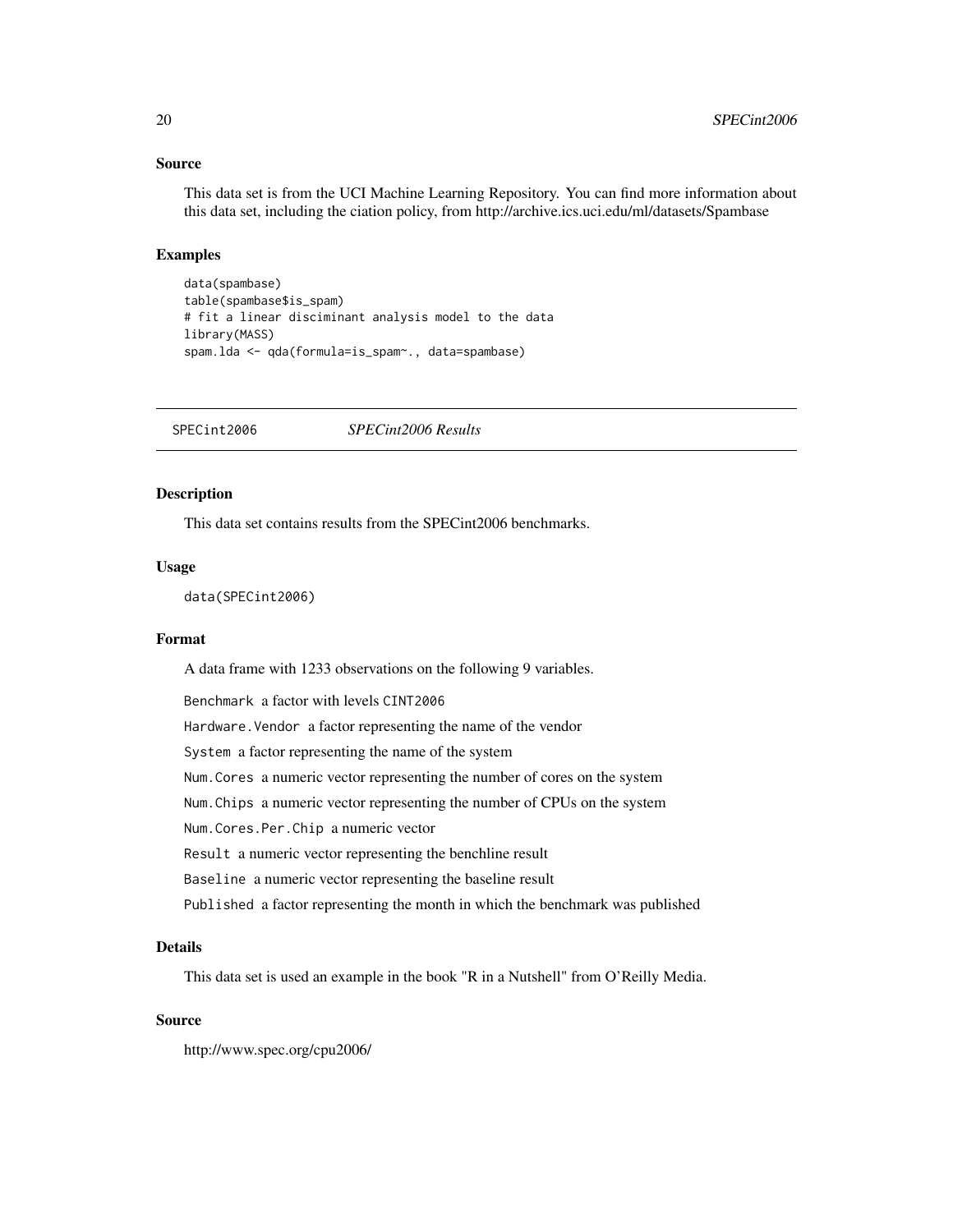# <span id="page-20-0"></span>team.batting.00to08 21

#### Examples

```
data(SPECint2006)
t.test(subset(SPECint2006,Num.Chips==1&Num.Cores==2)$Baseline,
      subset(SPECint2006,Num.Chips==1&Num.Cores==2)$Result,
      paired=TRUE)
```
team.batting.00to08 *MLB Team Batting Statistics, 2000-2008*

#### Description

This data set contains statistics on team batting between 2000 and 2008.

#### Usage

data(team.batting.00to08)

#### Format

A data frame with 270 observations on the following 13 variables.

teamID a character vector

yearID a numeric vector

runs a numeric vector

singles a numeric vector

doubles a numeric vector

triples a numeric vector

homeruns a numeric vector

- walks a numeric vector
- stolenbases a numeric vector

caughtstealing a numeric vector

hitbypitch a numeric vector

sacrificeflies a numeric vector

atbats a numeric vector

#### Details

This data contains aggregate offensive statistics for each team in Major League Baseball between 2000 and 2008. It is used as an example in the book "R in a Nutshell" from O'Reilly Media.

#### Source

The data was derived from the Baseball Databank database, downloadable from http://www.baseballdatabank.org.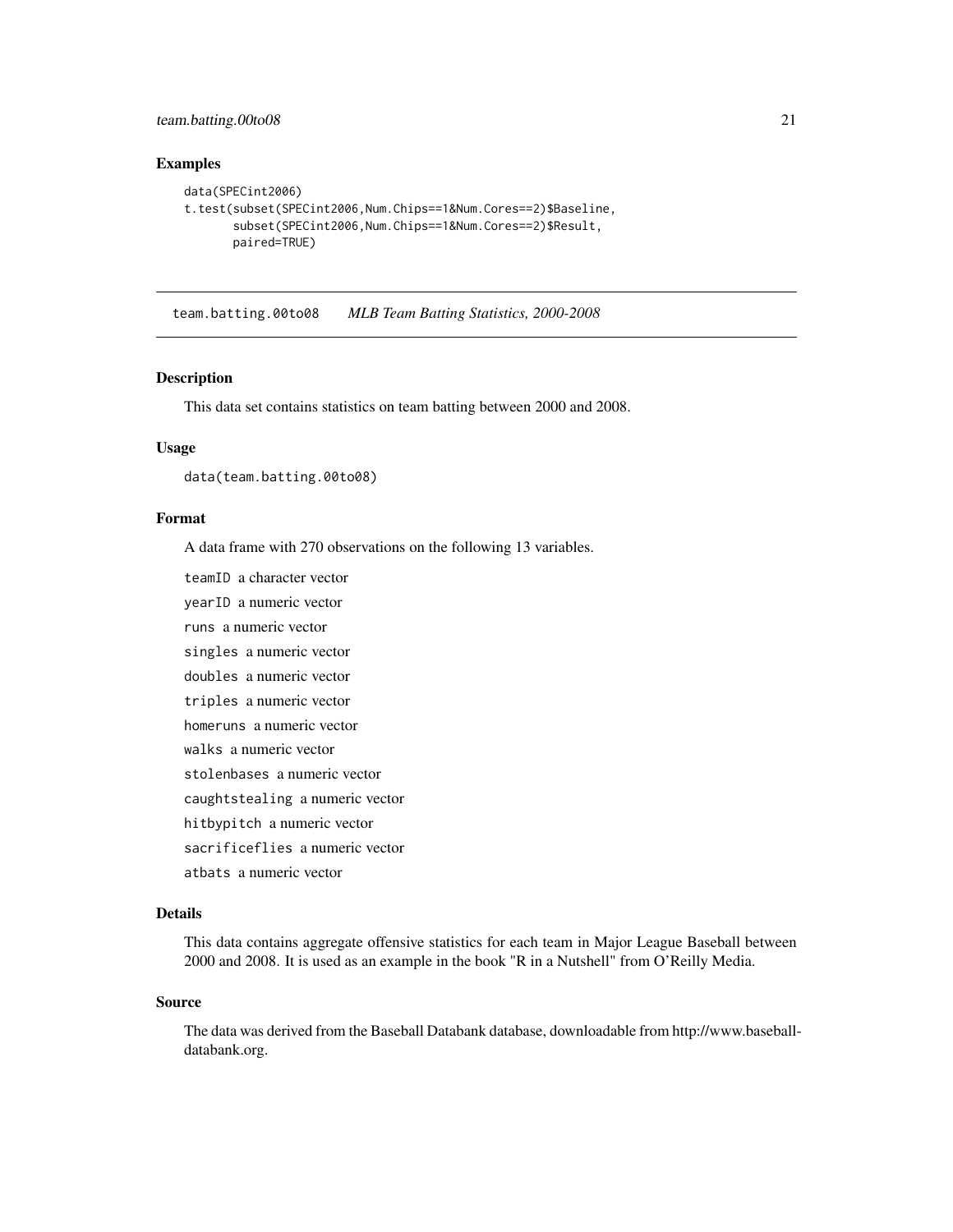22 tires.sus

# Examples

```
data(team.batting.00to08)
attach(team.batting.00to08)
runs.mdl \leq -\ln(formula=runs~singles+doubles+triples+homeruns+
   walks+hitbypitch+sacrificeflies+
   stolenbases+caughtstealing,
 data=team.batting.00to08)
summary(runs.mdl)
```
tires.sus *Stepped Up Speed Tire Failure Test Data*

# Description

This data set contains the results of an experiment on tire durability conducted by the NHTSA.

#### Usage

data(tires.sus)

#### Format

A data frame with 66 observations on the following 27 variables.

Phase a numeric vector

Tire\_Type a factor with levels B, C, D, E, H, and L

Barcode a numeric vector

Dot\_Number a factor

Dot\_MidWeekDate a factor

Collection\_Date a factor

DOT\_Age a numeric vector

X1st\_Task a factor with levels HS\_AIR ,HS\_AIR\_F, and HS\_AIR\_F\_S

X1st\_Task\_Status a factor with levels Tested

Position a factor with levels Left Front, Left Rear, New, Right Front, Right Rear, and Spare

ORN a factor with levels New, OEM, and Repl

AZ\_Use a numeric vector

DOT\_Est\_Mileage\_mi a numeric vector

DOT\_Est\_Mileage\_km a numeric vector

Initial\_IP\_kPa a numeric vector

Load\_kg a numeric vector

Time\_To\_Failure a numeric vector

<span id="page-21-0"></span>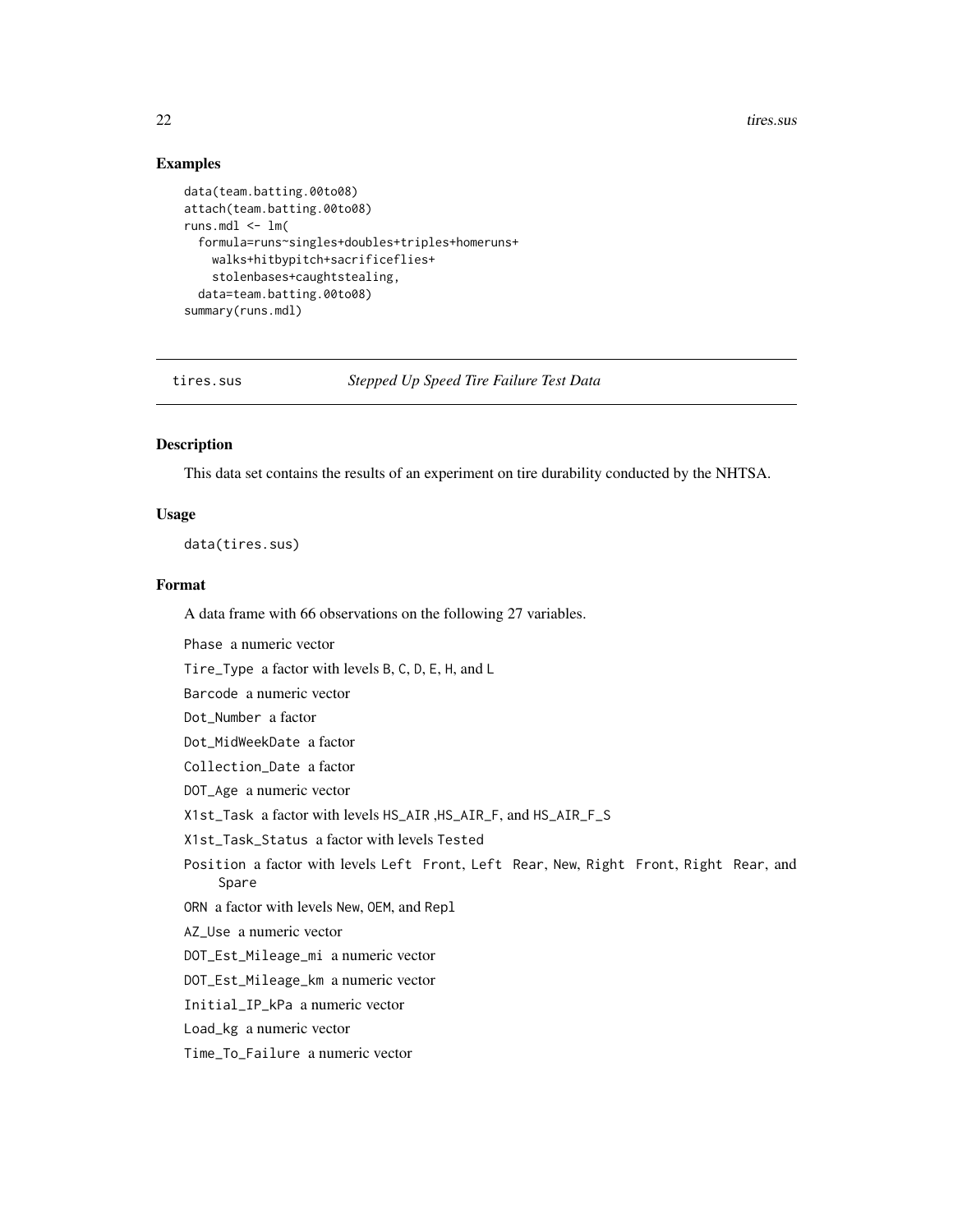<span id="page-22-0"></span>Speed\_At\_Failure\_km\_h a numeric vector Mileage\_At\_Failure\_km a numeric vector Millions\_Cycles\_At\_Failure a numeric vector Failure\_Type a factor Failure.Notes a factor Photo 1 a factor Photo\_2 a factor Photo\_3 a factor Photo\_4 a factor Invoice\_Date a factor representing invoice dates

#### Details

This data is used as an example in the book "R in a Nutshell" from O'Reilly Media.

#### Source

The data for this example was taken from http://www-nrd.nhtsa.dot.gov/vrtc/ca/tires.htm

#### Examples

```
data(tires.sus)
library(lattice)
dotplot(as.factor(Speed_At_Failure_km_h) ~ Time_To_Failure | Tire_Type,
        data=tires.sus)
```
top.bacon.searching.cities *Top Bacon Searching Cities*

#### Description

This data ranks US cities by the frequency with which residents of those cities search for the word "Bacon" on Google.

# Usage

data(top.bacon.searching.cities)

# Format

A data frame with 15 observations on the following 2 variables.

city a factor with levels representing US city names

rank a numeric vector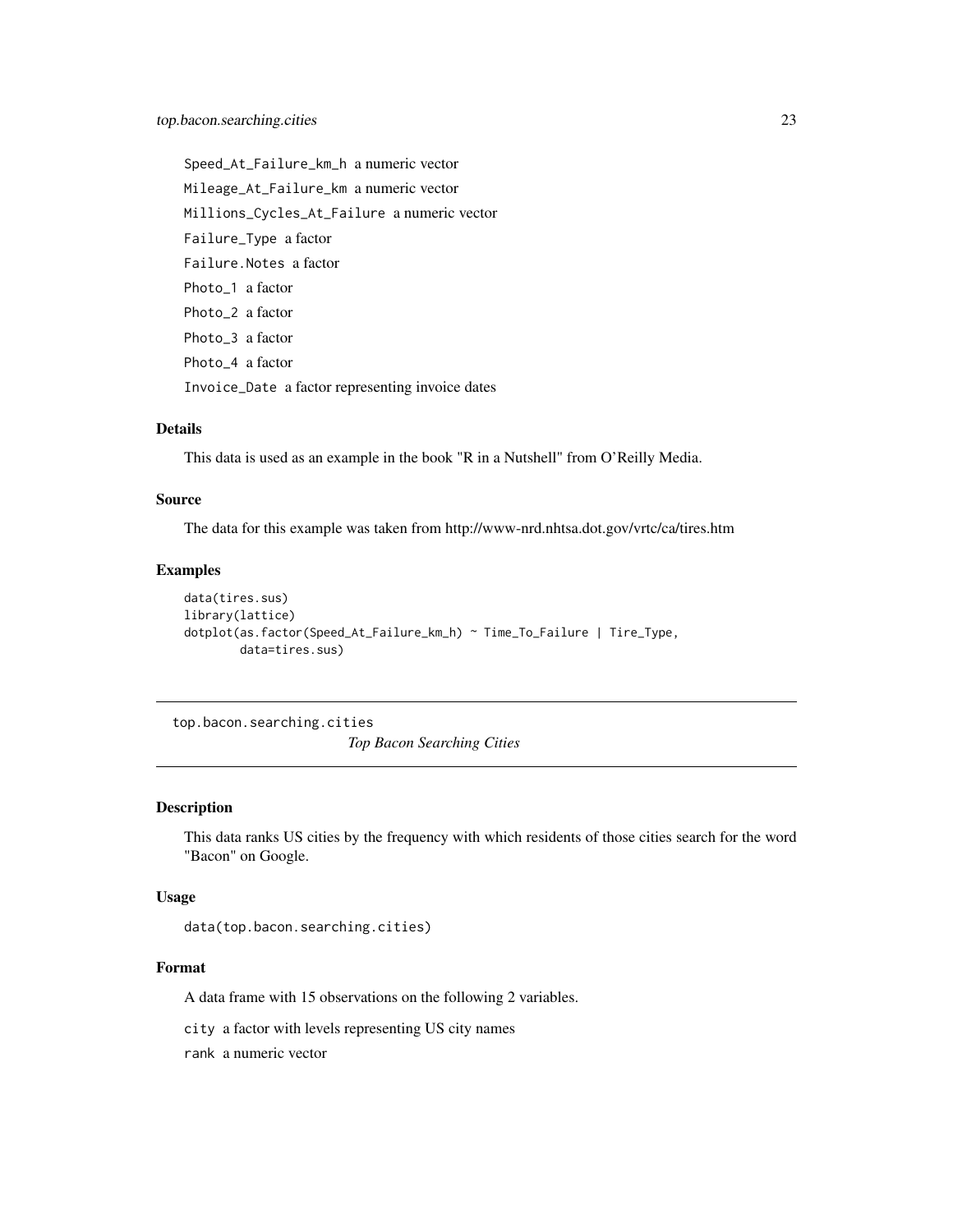# <span id="page-23-0"></span>Details

This data set is used as an example in the book "R in a Nutshell" from O'Reilly Media.

#### Source

The data was from Google Insights, http://www.google.com/insights/search/#q=bacon&cmpt=q. Query was run on September 5 2009, for data from 2004 through 2009.

#### Examples

```
data(top.bacon.searching.cities)
typeof(top.bacon.searching.cities)
class(top.bacon.searching.cities)
```
toxins.and.cancer *Toxins and Cancer*

# Description

This data set contains informaion on the volume of toxic chemicals released in each state during 2006, deaths from cancer during 2008, and the surface area of each state.

#### Usage

data(toxins.and.cancer)

# Format

A data frame with 41 observations on the following 15 variables.

State a factor with levels Alabama Alaska Arizona ... total\_toxic\_chemicals a numeric vector total\_on\_site a numeric vector air\_on\_site a numeric vector other\_on\_site a numeric vector off\_site a numeric vector Surface\_Area a numeric vector new\_total a numeric vector new\_breast a numeric vector new\_lung a numeric vector deaths\_total a numeric vector deaths\_breast a numeric vector deaths\_lung a numeric vector Population a numeric vector State\_Abbrev a factor with levels AK, AL, AR ...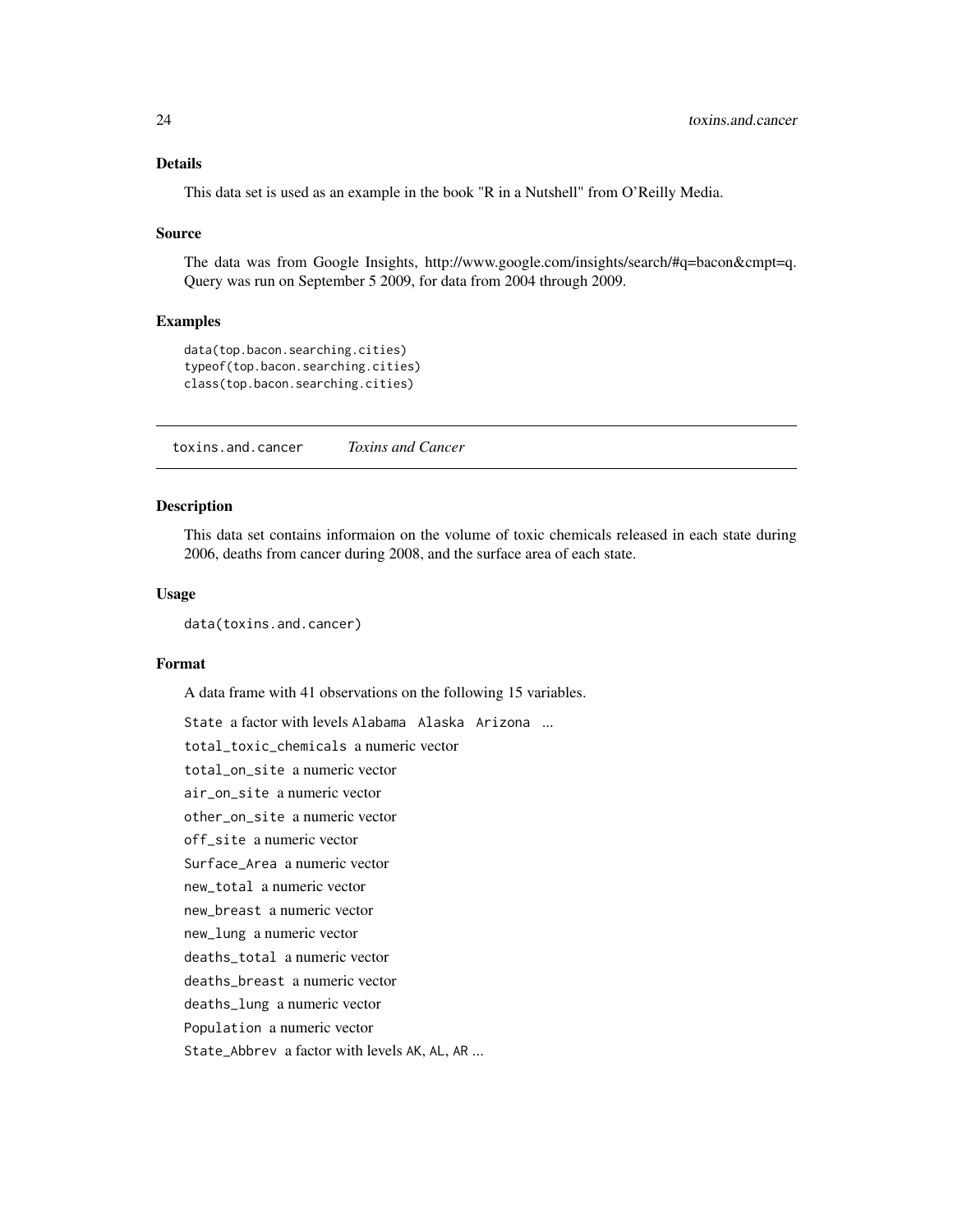# <span id="page-24-0"></span>turkey.price.ts 25

# Details

This data is used as an example in the book "R in a Nutshell," from O'Reilly Media.

#### Source

This data was taken from several tables in the Statistical Abstract of the United States. You can download this data from http://www.census.gov/compendia/statab

#### Examples

```
data(toxins.and.cancer)
attach(toxins.and.cancer)
plot(total_toxic_chemicals/Surface_Area,deaths_total/Population)
plot(air_on_site/Surface_Area,deaths_lung/Population)
```
turkey.price.ts *Monthly Average Turkey Price, January 2001 to April 2008*

#### Description

This time series shows the average retail price of turkey in the United States between January 2001 and April 2008.

This data set is used as an example in the book "R in a Nutshell" from O'Reilly Media.

#### Usage

```
data(turkey.price.ts)
```
# Format

The format is: Time-Series [1:88] from 2001 to 2008: 1.58 1.75 1.63 1.45 1.56 2.07 1.81 1.74 1.54 1.45 ...

# Details

This data set is used as an example in the book "R in a Nutshell" from O'Reilly Media.

#### Source

This data is from the Livestock Market Information Center (LMIC) Retail Scanner Prices for Meat database. For more information on this data source, see http://www.lmic.info/meatscanner/meatscanner.shtml

```
data(turkey.price.ts)
start(turkey.price.ts)
end(turkey.price.ts)
frequency(turkey.price.ts)
plot(turkey.price.ts)
```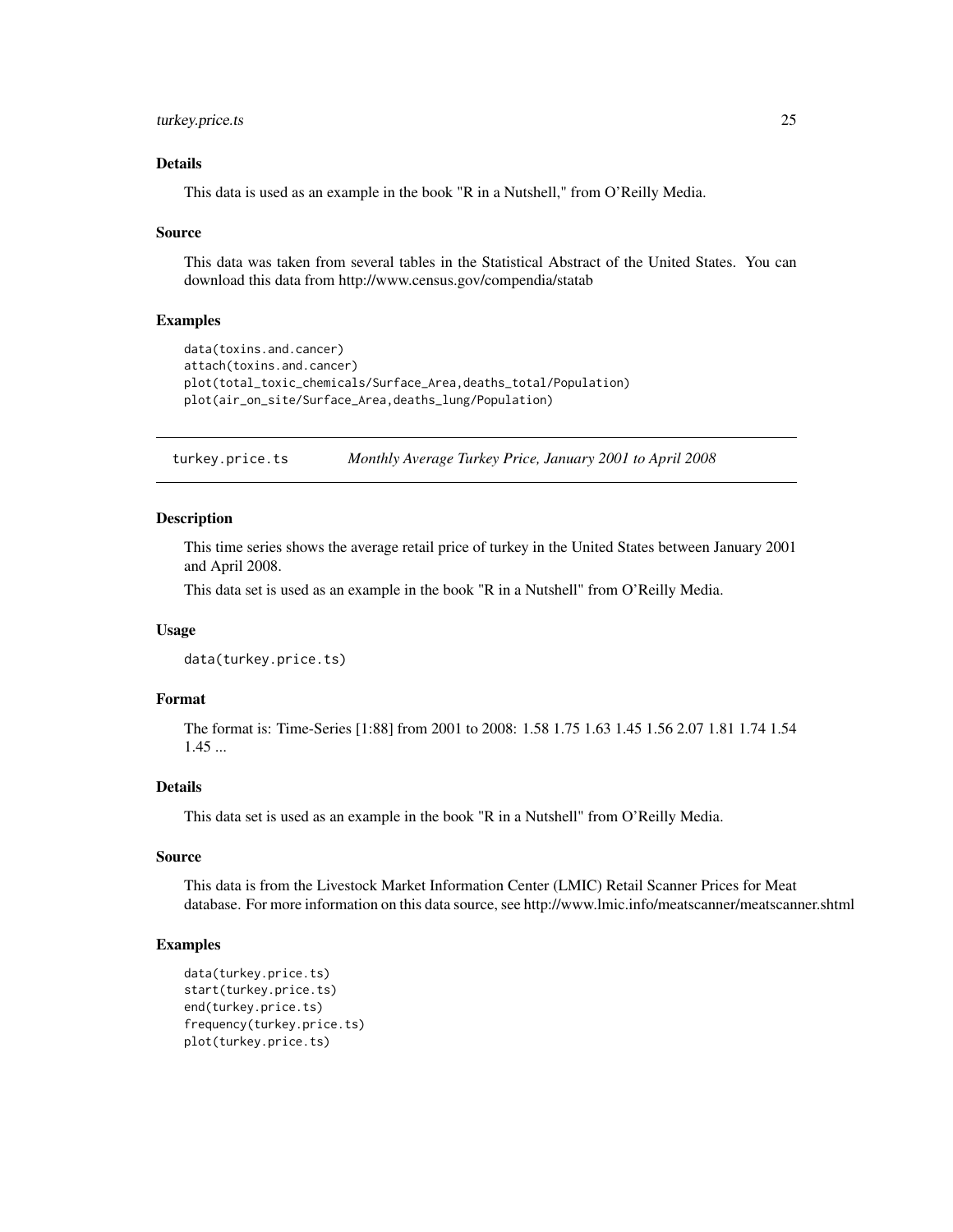<span id="page-25-0"></span>

This matrix contains information on the elevation at different points in Yosemite Valley. It is useful as an example for plotting 3 dimensional data.

#### Usage

data(yosemite)

# Format

The format is: num [1:562, 1:253] 2351 2345 2338 2331 2322 ...

# Details

This data set is used as an example in the book "R in a Nutshell" from O'Reilly Media. You can find directions on how to create a similar data set for another location in the book.

#### Source

This data was taken from the US Geological Survey's National Map Seamless Server: http://seamless.usgs.gov/website/seaml

```
data(yosemite)
yosemite.flipped <- yosemite[,seq(from=253,to=1)]
yosemite.rightmost <- yosemite[nrow(yosemite) - ncol(yosemite) + 1,]
halfdome <- yosemite[(nrow(yosemite) - ncol(yosemite) + 1):562,
                     seq(from=253,to=1)]
persp(halfdome, col=grey(.25), border=NA, expand=.15,
      theta=225, phi=20, ltheta=45, lphi=20, shade=.75)
```